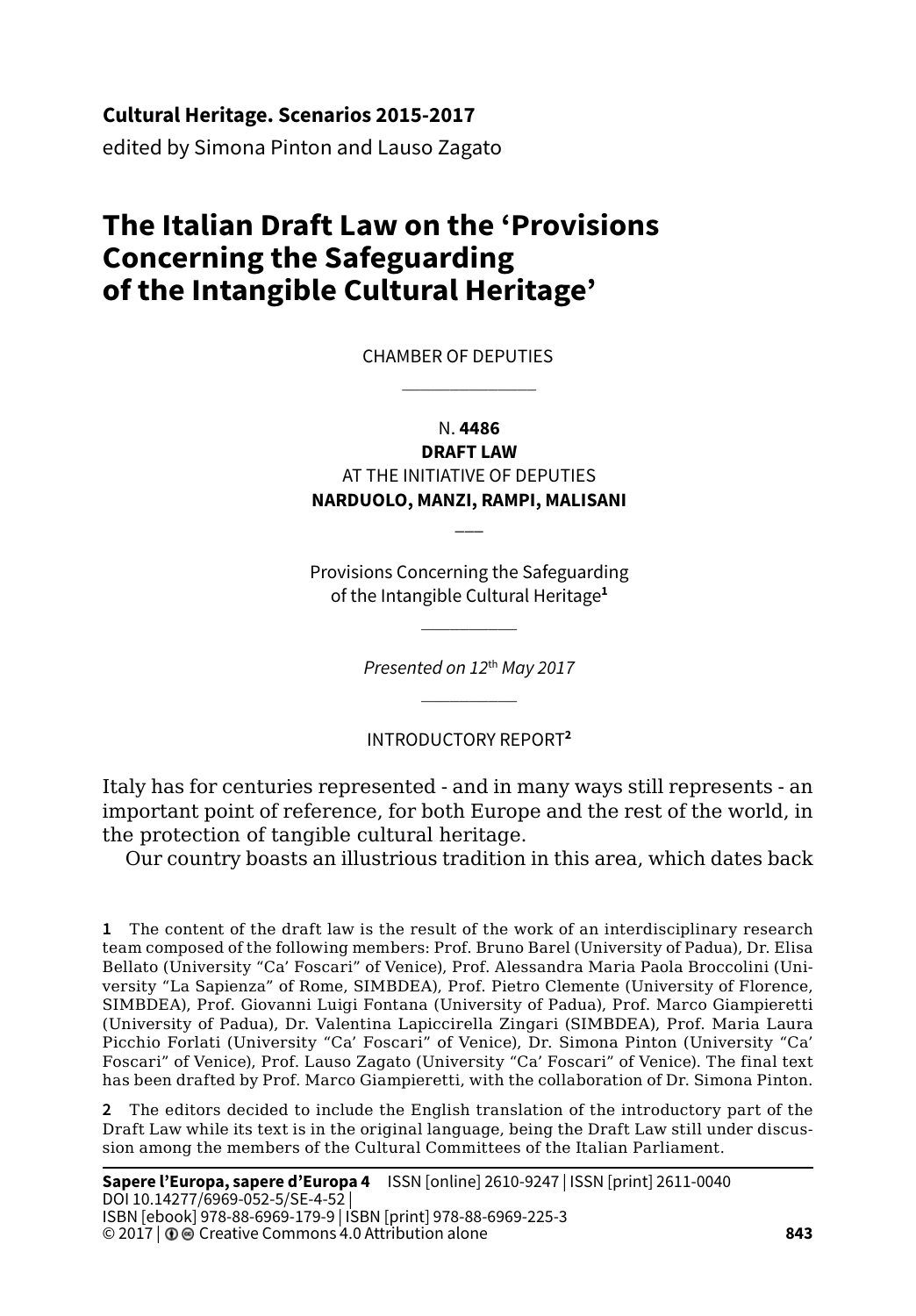to the times of communal rule, and which has been consolidated over time through a long series of normative and administrative acts dedicated to the protection and conservation of cultural and landscape heritage. Here is a tradition borne of Italy's awareness of just how invaluable these assets are, as essential leverage, both social and political, in the promotion of cultural development and in the reinforcement of each citizen's sense of civil responsibility. An effective synthesis can be found in the *Code of Cultural Heritage and Landscape* (Legislative Decree 22nd January 2004, no 42, and subsequent amendments and additions).

Not the same can be said for the abundance of practices, representations, expressions, knowledge and skills in existence throughout Italy or rooted in Italian traditions, and this not least as a result of human settlements and cultural exchanges, which form an integral part of our cultural heritage: a vital and living part, transferred from generation to generation, and constantly recreated by communities, groups and individuals in relation to their environment, their history and their interaction with nature, thereby providing them with a sense of identity and continuity, and promoting respect for cultural diversity and human creativity.

This too, represents a component of national cultural heritage, and is no less relevant, either in terms of quantity or quality, than that represented by the countless cultural assets, landscapes and places of cultural interest readily available in Italy, which have made our country famous throughout the world and which attract millions of visitors every year. From languages to historical memories, arts to crafts, naturalistic know-how to production expertise, social customs to religious beliefs, and expressions of popular culture to eno-gastronomic traditions, etc., the variety and wealth of Italy's heritage is the result of complex stratifications and a multi-century accumulation of civilizations, constituting a precious asset and a strategic resource for the country, whose recovery, safeguard and delivery to future generations is the task of the Italian Republic (Articles 9 and 117, paragraph 2, letter s), and 3, of the *Constitution*).

On the one hand, to acknowledge, preserve and enhance the various elements of intangible cultural heritage, with the involvement of all interested parties, both public and private, is to foster the cultural development of people, enriching their knowledge and sensibility and keeping their identity alive, it encourages dialogue between cultures in conditions of freedom and equality, stimulates inter-cultural attitudes to diversity and human rights, educates on solidarity and the sharing of responsibility in the interests of the common good, and helps to consolidate ties, not only between single individuals, but also among whole peoples, thus helping to build an open, plural, peaceful and democratic society.

On the other hand, to promote the recovery, application, innovation and transferal of those skills, knowledge, techniques and practices which constitute the very essence of 'made in Italy', especially in the areas of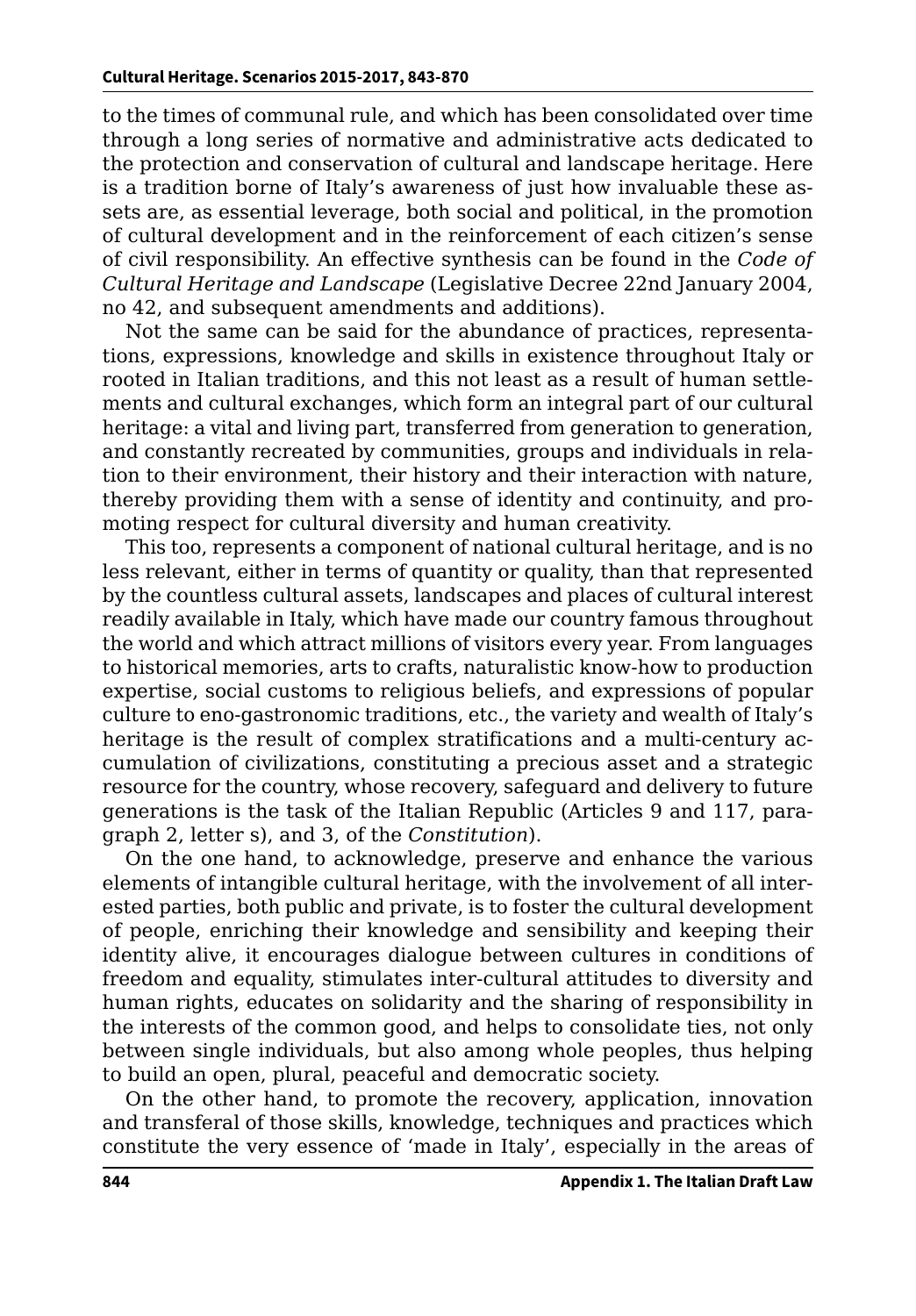agricultural farming, breeding and food production, cottage industry and mass production, trade and art, can help revitalize the Italian economy and strengthen its competitive edge in ways which remain sustainable and at the same time coherent with history, cultures and traditions, both national and local.

And not only.

The safeguarding of intangible (or immaterial) cultural heritage, in all its guises, is today a clearly defined international obligation, imposed by a number of 'hard law' instruments – notably the *UNESCO Convention for the Safeguarding of the Intangible Cultural Heritage* (Paris, 17th October, 2003), ratified by Italy and enforced by Italian law no. 167 of 2007, the *UNESCO Convention on the Protection and Promotion of the Diversity of Cultural Expressions* (Paris, 20th October, 2005), ratified by Italy and enforced by law no. 19 of 2007, and by the *COE Framework Convention on the Value of Cultural Heritage for Society* (Faro, 27th October 2005), signed by Italy but not yet ratified – which our country is obliged to respect and implement (Article 117, paragraph 1, of the *Constitution*) with appropriate legislative, administrative and financial measures, and which is subject to constant monitoring.

At the European level, similar indications arise from Article 22 of the *Charter of Fundamental Rights of the European Union* (Nice, 7th December 2000), Article 3.3 of the *Treaty on European Union* and Article 167 of the *Treaty on the Functioning of the European Union*, which commit the Union and the Member States to protecting cultural, religious and linguistic diversity, safeguarding European cultural heritage and contributing to the full development of their own cultures while both respecting national and regional diversity, and at the same time highlighting the common cultural legacy.

It is through the combination of these sources that a set of principles can be seen to emerge – the safeguarding cultural heritage in all its tangible and intangible components, the protection and the promotion of cultural diversity, the development of intercultural dialogue, and the involvement of civil society in the identification and management of their heritage, and the definition of related policies – all principles to which any legislative action in this area must necessarily aspire.

According to Article 117, subsections 2 and 3, of the *Constitution*, the State has sole responsibility for deciding what can be part of the country's heritage (by virtue of a consolidated tradition which tends to include it within the sphere of 'protection'), defining the criteria upon which it can be identified, and the rules pertaining to the organization and actions of those Governmental administrations which are involved both in their safeguarding and in the protection and conservation of the tangible assets associated with them (Article 7-bis, *Code of Cultural Heritage and Landscape*). It is, however, the joint responsibility of both the State and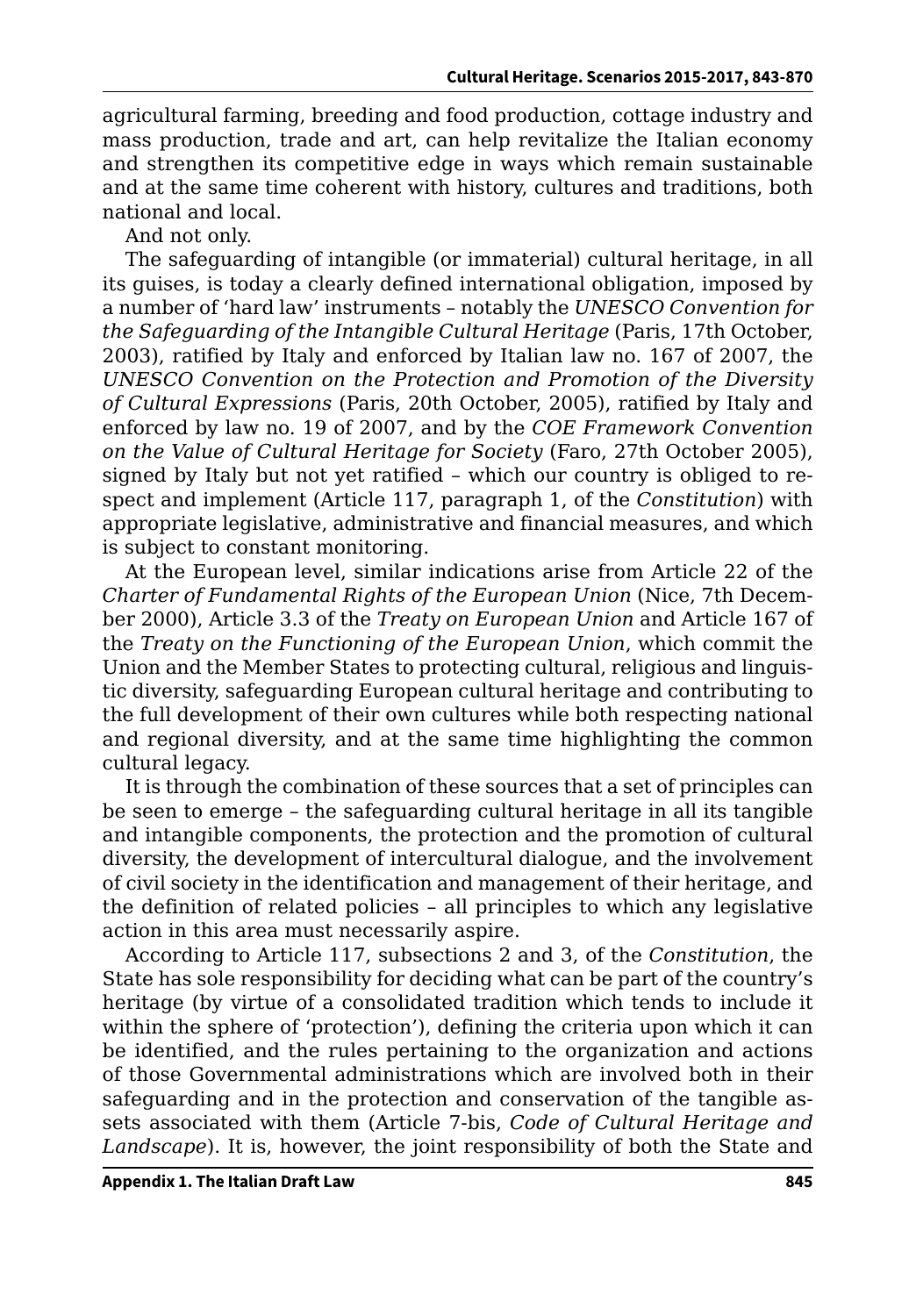Regions (excluding that provided by special statutes or by laws adopted pursuant to Article 116, paragraph 3, of the *Constitution*) to ensure the enforcement of those safeguarding actions, which can be considered much more as an 'enhancement' rather than a 'protection' (in addition to the promotion and organization of cultural activities, these actions include all forms of protection and conservation of intangible cultural assets as well as all forms by which their contents are transferred in the process of 'recreation' through communities, groups and individuals).

Unfortunately, unlike tangible cultural heritage, intangible cultural heritage in Italy is still in need of a unified approach, capable of providing reliable criteria for identifying its assets and for indicating timescales and means by which they should be safeguarded. In the continued absence of up-to-date, ad hoc state legislation (since the content of those laws which do implement international Conventions is too generic in nature to be sufficiently effective), the Regions have proceeded to act in a somewhat scattered manner, giving rise to an extremely fragmented and very disorderly regulatory framework.

The draft law presented below seeks to fill the serious void that exists in our legal system by aligning it to the principles of international and European law, by redirecting the relevant State and Regional legislation, and by satisfying the fundamental requirements of the national community.

The text consists of 18 articles, divided into two parts (Part I - General Provisions, Articles 1 to 7, and Part II - Safeguards, Articles 8 to 18), which are briefly outlined below.

Article 1 provides an indication as to the purpose of the law, which all the institutions of the Republic are called upon to pursue, upon the implementation of article 9 of the *Constitution* and in respect of the constraints deriving from European Union law and from international obligations governing the safeguarding of intangible cultural heritage.

Article 2 sets out the fundamental principles on the subject, as derived from the *Constitution*, from the UNESCO Convention 2003 and from other international tools for the safeguarding of intangible cultural heritage, the acknowledgement and safeguard of cultural rights, the protection and promotion of cultural diversity and the development of intercultural dialogue.

It also contains a clause directed at making sure that any actions taken in the interests of heritage protection are compatible with human rights and with other essential needs of the collective community.

Article 3 provides a definition of intangible cultural heritage, modelled on that of Article 2.1 of the UNESCO Convention 2003, and including a number of additional details for the purpose of adapting it to the Italian context. The general formula of paragraph 1, including all forms of cultural expression, either existing in Italian territory or related to Italian traditions, even as a result of settlements and exchanges, thus takes the form of ten subdivided categories which provide examples – by no means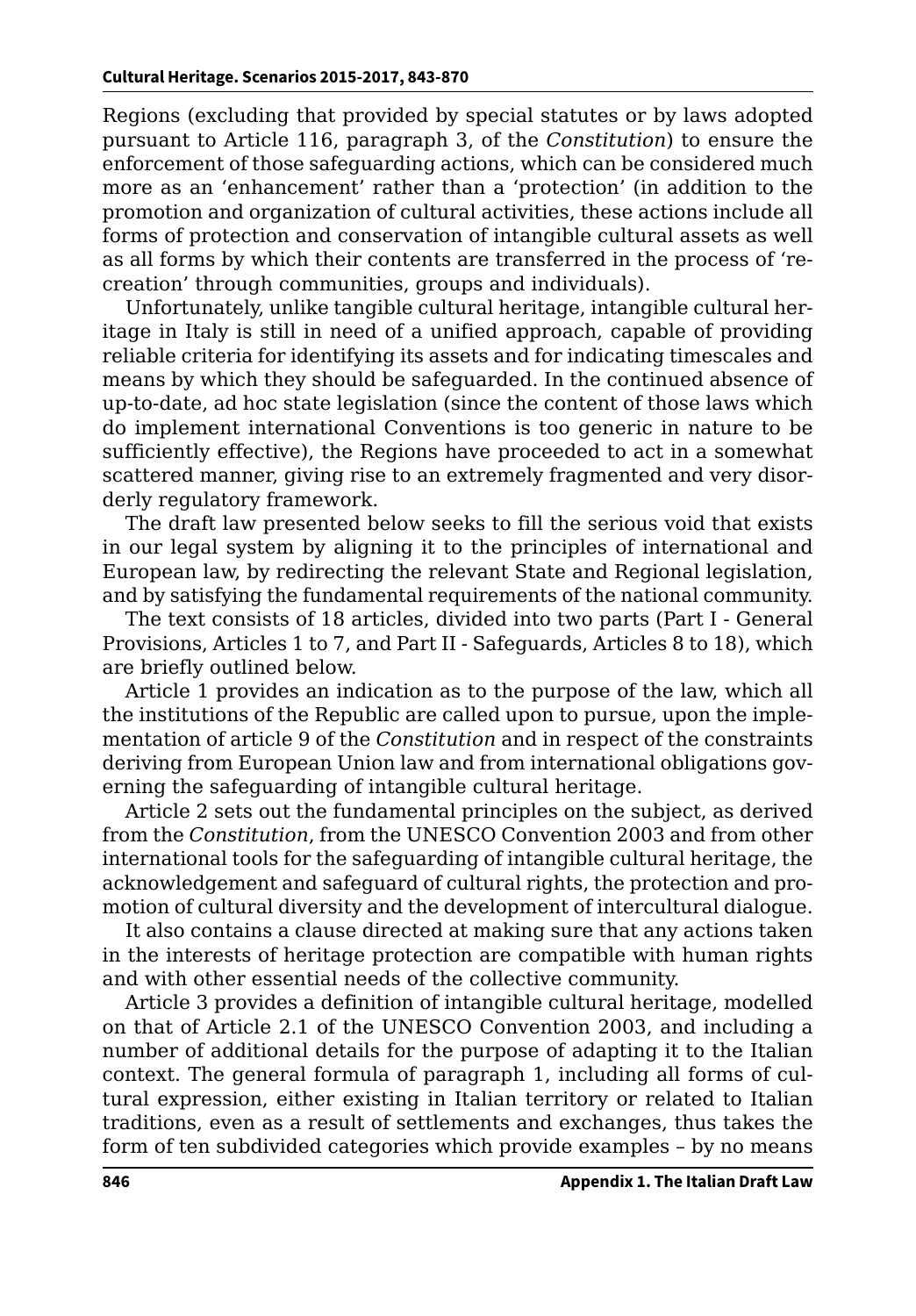exhaustive – of the main areas in which our country's intangible cultural heritage is articulated.

It also contains two clauses aimed at coordinating the new legislation with the existing relevant State and Regional provisions of law.

Article 4 distinguishes the activities comprised within the function of safeguarding intangible cultural heritage and lists a series of measures that the State, the Regions and Local Authorities must adopt, within their respective areas of competence and in mutual collaboration, in order to achieve the objectives of the law. Also contained in this Article is a clause aimed at coordinating the new legislation with the provisions in force regarding the protection of intellectual property, as applicable to the safeguarding of intangible cultural heritage.

Article 5, as consistent with the provisions of Articles 8, 9 and 10 of the 2005 COE Convention, the Republic undertakes to ensure the sustainability of the intangible cultural patrimony, ensuring an active balance between tradition and innovation and a dialectic relationship between identity and cultural diversity ("internal sustainability") and to promote its safeguard as a tool for sustainable development ("external sustainability"). It therefore lists a number of measures that the State, the Regions and Local Authorities must adopt in order to achieve these goals.

Article 6 refers to the fundamental right of every person to actively participate in the community's cultural life (Article 27, *Universal Declaration of Human Rights*, New York, 10th December, 1948; Article 15, *International Covenant on Economic, Social and Cultural Rights*, New York, 16th December 1966) as implemented by the principle of subsidiarity referred to in Article 118, paragraph 4, of the *Constitution*, by the principle of participation in the management of cultural heritage referred to in Article 15 of the 2003 UNESCO Convention and by the principle of individual and collective responsibility for the protection of cultural heritage, as referred to in Article 1 of the 2005 COE Convention. Article 6 thereby commits the Republic to ensuring the widest participation of civil society in the safeguarding of Italy's intangible cultural heritage, to ensuring the involvement of relevant communities, groups, non-governmental organizations and individuals in related activities, also encouraging them to take part in public reflection and debate on this topic.

It thus provides a definition of these matters, as outlined by the most authoritative scientific explanations, acknowledged also on an international level.

Art. 7, in accordance with the provisions of art. 118 (1)(2)(3) of the Constitution, assigns the administrative functions between the State (exercised by the Ministry of Cultural Heritage and Tourism), The Regions and Local Authorities on the protection of intangible cultural heritage. In the interests of ensuring a unified approach, the Article encourages the stipulation of agreements and understandings between the administra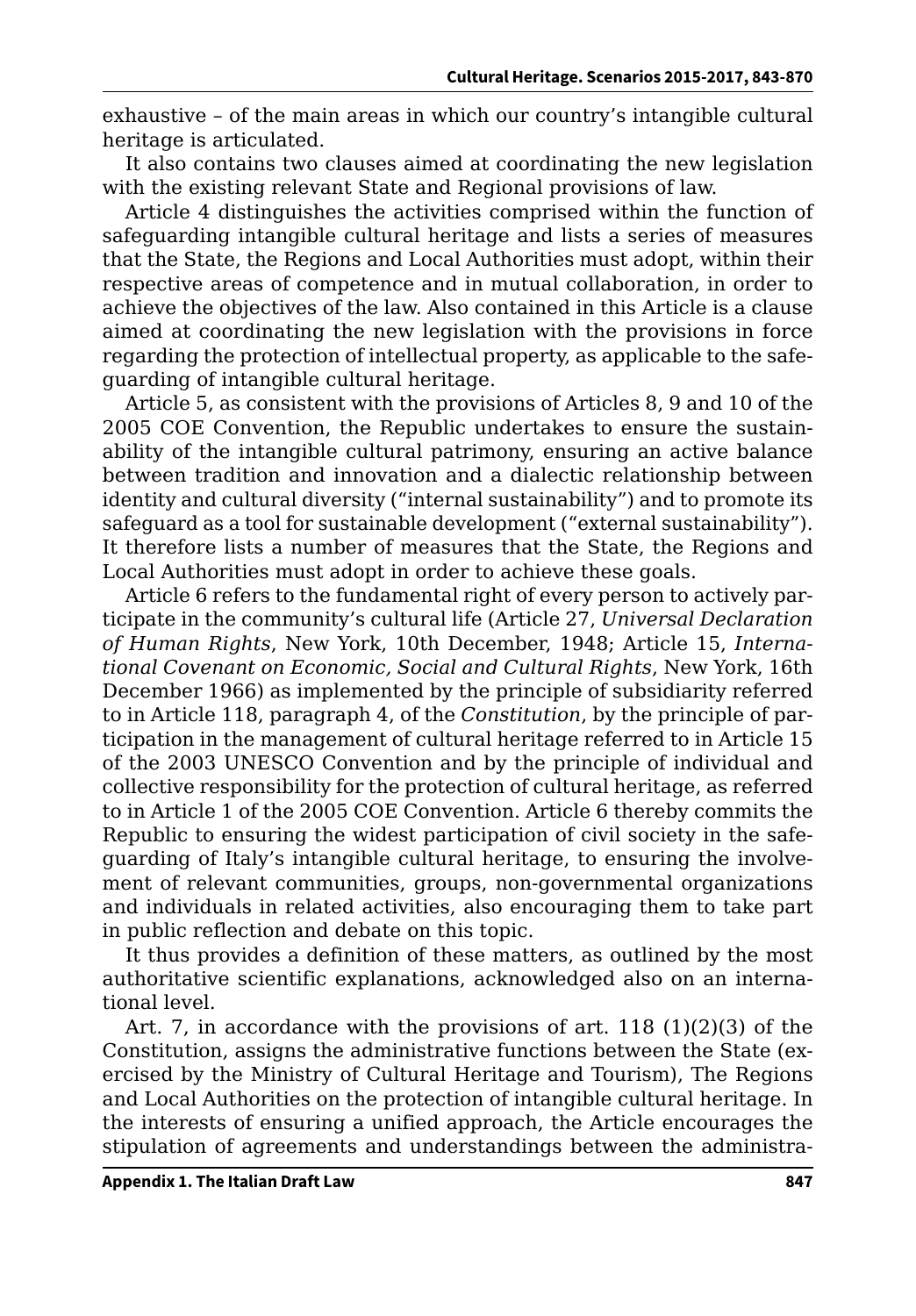tions concerned and states that, in the absence of such arrangements, the Regions are required to guarantee the safeguard of the intangible cultural heritage present in their territory, in accordance with the forecast plans referred to in Art. 10, and this, in any case, without prejudice to the powers of the Italian National Commission for UNESCO.

Art. 8 provides for the establishment of a National Observatory for the Safeguard of Intangible Cultural Heritage, whose functions include study, research, analysis, monitoring, consultations and proposals, and all this within the context of the safeguard of intangible cultural heritage, protection and promotion of cultural diversity, and the development of intercultural dialogue. The Observatory also carries out its functions in collaboration with universities and competent research institutes, with the participation of qualified representatives of civil society and in coordination with the Regional Observatories for the Safeguard of Intangible Cultural Heritage, which will have to be established in each Region.

Art. 9 provides that a national inventory of intangible cultural heritage shall be established within the Ministry, in which to electronically compile and store inventories, lists, registers and atlas of the State, Regions and Local Authorities, and all such documentation pertaining to any aspects of intangible cultural heritage.

The inventory shall be devised and updated in a participatory form with the support of interactive digital resources, and made accessible to the public, providing the basis both for the development of the plan referred to in Art. 10 as well as for the preparation of the report referred to in Art. 17, and shall thereby contribute to raising awareness amongst communities, groups and individuals of the content, meaning and value of intangible cultural heritage, by directly involving them in the process of identifying, defining and describing their own country's cultural assets. In order that these ends might be fully achieved, and in compliance with the principles established by law, the Regions will be able to establish regional participatory inventories of intangible cultural heritage.

Art. 10 identifies the national plan for the safeguard of intangible cultural Heritage as the most important instrument in terms of ensuring a coordinated approach to the planning and management of the activities of the State, Regions, Local Authorities and of relevant non-governmental organizations in this field.

The plan shall be approved every ten years by the Government, upon the proposal of the Minister, on agreement with the "Joint Conference", and in consultation with the Observatory, and may be revised in the same manner after the initial five years.

The plan:

a. will undertake a regular review of those elements of intangible cultural heritage included in the inventory and, taking into account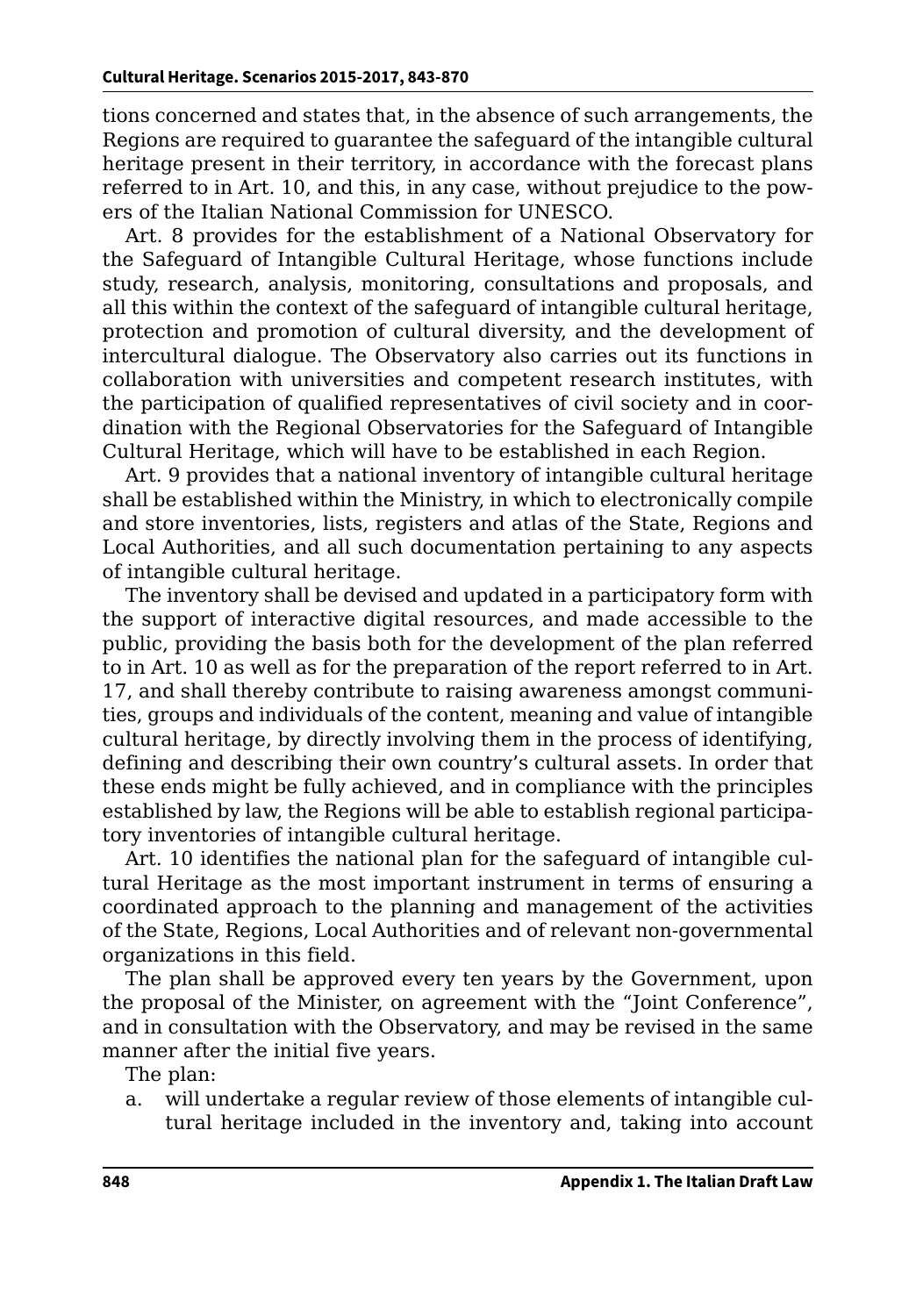the peculiarities of each case, will identify the most appropriate measures for their safeguard;

b. will define the methods by which the safeguard – as provided for by law and by the plan – should be implemented, and will impose the minimum standard quality levels for the appropriate actions, which are to be respected by all parties working in this sector, private and public alike.

Art. 11 provides for a representative list of Italy's intangible cultural heritage to be drawn up within the Ministry, on which to register those assets, or parts of assets, which are considered most representative of the communities and groups either present in the Italian territory or connected to Italian traditions, including those resulting from human settlements of cultural exchanges. Thanks to the use of interactive digital resources, the list can be compiled and updated by means of open participation and made accessible to the public, which will help ensure the visibility of the items registered, promote awareness of their significance and value, and encourage interaction and exchanges between people of different cultures. In order that these objectives might be achieved, and in compliance with the principles established by law, the Regions will be able to establish lists representing their own region's intangible cultural heritage.

Art. 12 provides for the establishment of a national list within the Ministry, on which to register elements of intangible cultural heritage in need of urgent safeguarding, comprising all those assets of intangible cultural heritage which require urgent measures to ensure their vitality, transferal and where necessary, revitalization. Thanks to the use of interactive digital resources, the list can be compiled and updated by means of open participation and made accessible to the public, and will ensure that those items registered on the list will get preferential treatment in terms of safeguarding interventions and priority allocation of those resources destined to the safeguard of intangible cultural heritage to be carried out by the State, Regions and of the local bodies. In order that these objectives might be achieved, and in compliance with the principles established by law, the Regions will be able to establish their own lists of intangible cultural heritage in need of urgent safeguarding.

Art. 13 provides for the establishment of a register of best practice in the safeguard of intangible cultural heritage which, at the proposal of the Observatory, shall include those practices, methods, plans and processes developed locally, nationally and internationally for the safeguard of intangible cultural heritage and which are considered most consistent with those objectives and principles established by law. The register will be kept constantly up-to-date and accessible to the public, and as such it will constitute a platform for the exchange of knowledge and experience on the safeguard of immaterial cultural heritage, providing a source of inspiration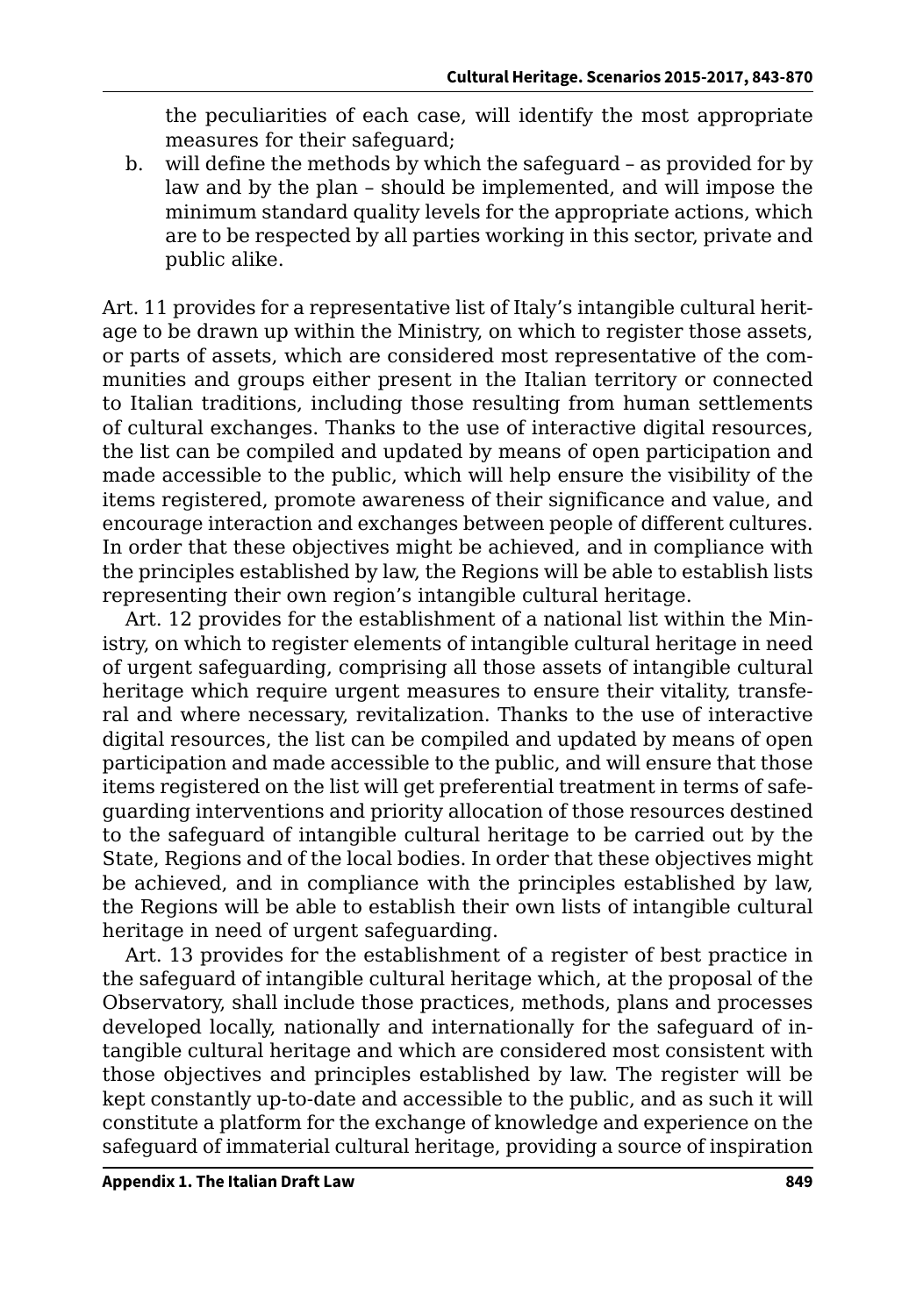for the adoption of appropriate measures by the State, the Regions, Local Authorities and others public and private entities concerned.

Art. 14 commits the State, Regions and Local Authorities, in collaboration with the appropriate universities and research institutes, and in cooperation with the Observatory, to support, promote, and carry out research, studies and other knowledge-gathering activities relating to the safeguard of intangible cultural heritage, to the protection and promotion of cultural diversity and to the development of intercultural dialogue. For this purpose, and through the participation of universities, research institutes and other interested public and private parties, the Ministry, the Regions and Local Authorities will be able to formalize agreements for the establishment of permanent study centers and the development of documentation concerning intangible cultural heritage.

Art. 15 commits the State, Regions and Local Authorities, in cooperation with the Observatory, with the participation of all public and private parties concerned, and with the use of appropriate measures, to promote the education and awareness in matters of intangible cultural heritage. To this end, the Ministry will be able to formalize agreements with the Ministry of Education, University and Research for the creation of educational, school and university courses, as well as training and refresher courses for teachers and professionals on the subject of intangible cultural heritage and the safeguard thereof.

Art. 16 commits the State, Regions and Local Authorities to:

a) ensure the safeguard of intangible cultural heritage also through support for eco-museums, demo-ethno-anthropological museums, local museums, territorial museum systems and the integrated management thereof;

b) promote, support and coordinate applications for the addition of intangible cultural heritage assets to the UNESCO Lists, on the one hand in collaboration with relevant universities and research institutes, and on the other through the participation of interested public and private parties.

In the interests of achieving these objectives, in respect of the principles as established by law, and in line with the contents of the plan, the Regions will be able to provide for other measures to safeguard intangible cultural heritage on a regional level.

Art. 17 commits the Ministry, on the basis of the data and information provided by the Observatory, to submit the report required by art. 29 of the 2003 UNESCO Convention, which outlines the measures adopted for the implementation of the Convention, and also to ensure that it be distributed extensively nationwide.

Art. 18 provides that measures taken for the safeguard of intangible cultural heritage may be funded through contributions from the State, Regions and Local Authorities, which should be determined annually, in accordance with the provisions of the plan referred to in art. 10. Other contributions may come through sponsorships, disbursements by bank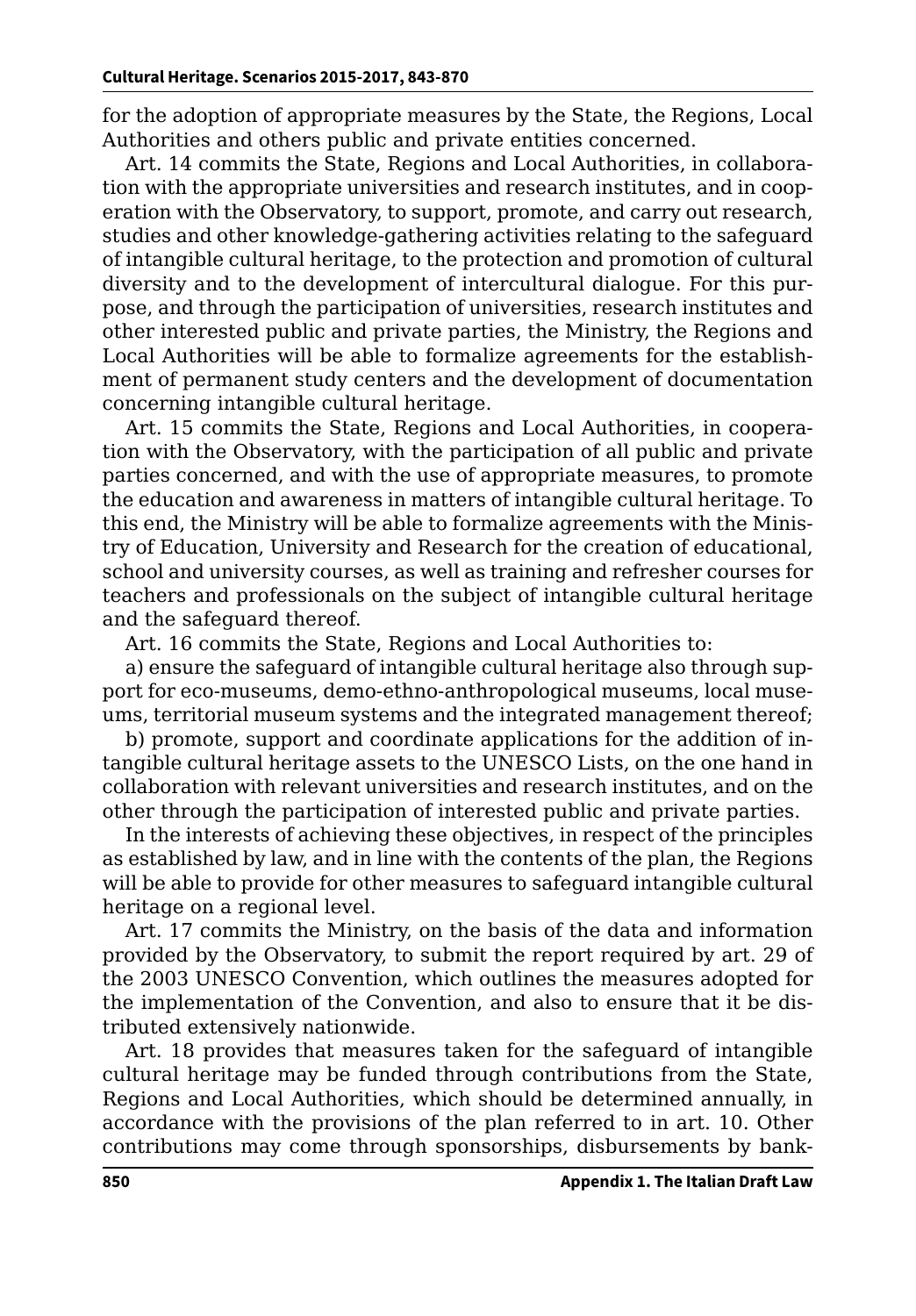ing foundations and – with reference to specific safeguarding activities through other forms of contribution from both public and private entities.

This article also undertakes that the State, the Regions and the Local Authorities should promote, support and coordinate projects, programs and initiatives of public and private entities for the safeguard of intangible cultural heritage, the protection and promotion of cultural diversity and the development of intercultural dialogue for the purpose of their gaining access funding sources from both Europe and the rest of the world.

# **Proposta di legge**

Capo I Disposizioni generali

## Art. 1.

## *(Finalità).*

1. La Repubblica, in attuazione dell'articolo 9 della Costituzione, nel rip spetto dei vincoli derivanti dal diritto dell'Unione europea e dagli obblighi internazionali in materia di cultura e di patrimonio culturale e in coerenza con le attribuzioni stabilite dagli articoli 117 e 118 della Costituzione, salvaguarda il patrimonio culturale immateriale secondo le disposizioni della presente legge.

2. La salvaguardia del patrimonio culturale immateriale concorre a preservare e a trasmettere la memoria delle comunità, dei gruppi e degli individui in relazione al loro ambiente, alle loro tradizioni e al loro territorio e a promuovere lo sviluppo della cultura in forme libere, aperte e partecipate. Tale salvaguardia costituisce uno strumento essenziale per lo sviluppo della persona umana e per la crescita sociale e culturale della comunità nazionale e fornisce un contributo importante alla creazione di un'unione sempre più stretta fra i popoli dell'Europa, fondata sui princìpi di democrazia, libertà, uguaglianza, pluralismo e dialogo fra le culture.

3. La salvaguardia del patrimonio culturale immateriale persegue in particolare le seguenti finalità:

- a. assicurare la vitalità delle pratiche culturali e la loro costante ricreazione da parte delle comunità, dei gruppi e degli individui in risposta al loro ambiente, alla loro storia e alla loro interazione reciproca e con la natura;
- b. preservare e trasmettere la memoria di comunità, gruppi e individui quale espressione dell'originalità e della pluralità delle identità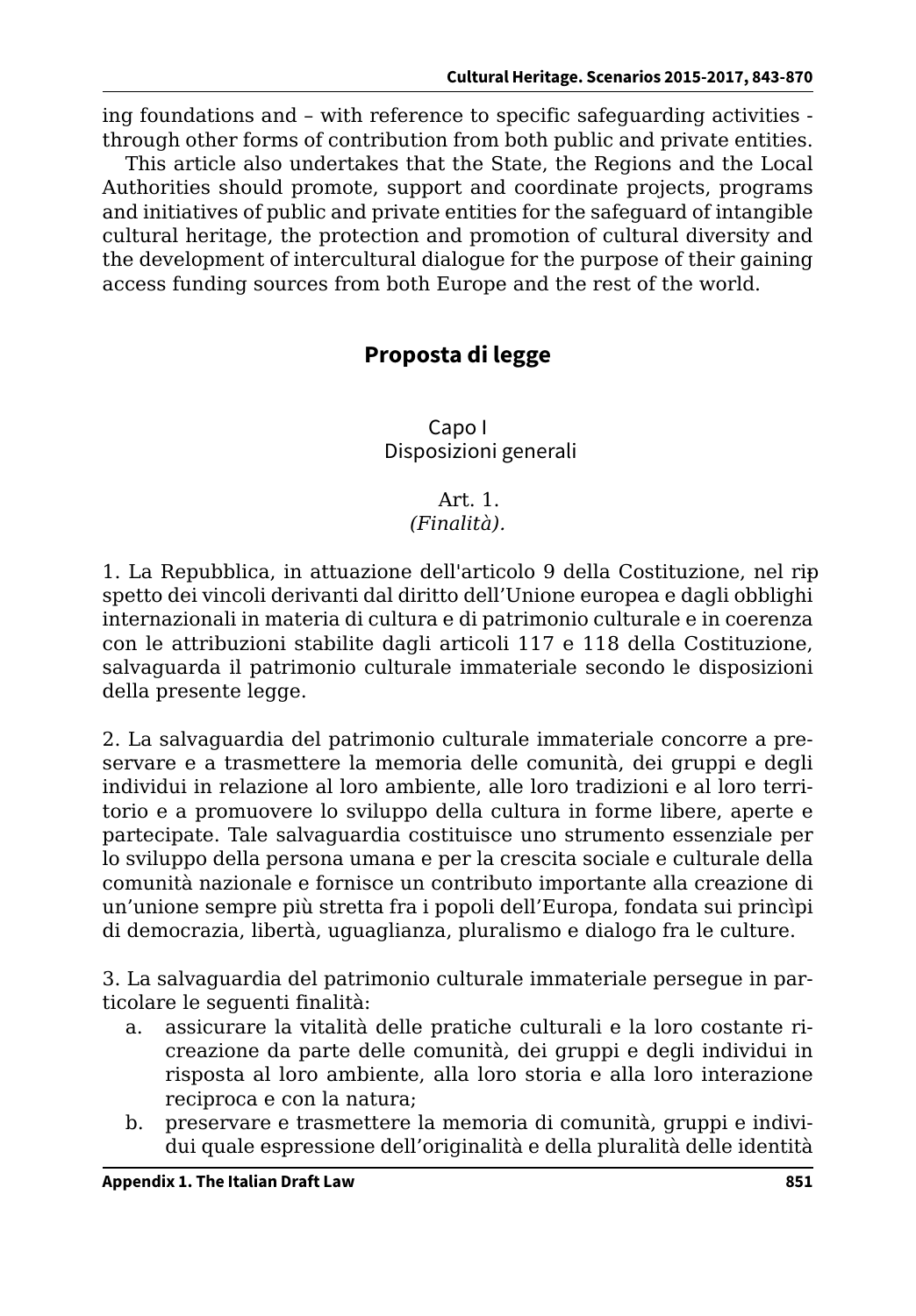culturali e promuovere lo sviluppo della cultura in un contesto di libertà, uguaglianza, partecipazione, coesione sociale e rispetto reciproco fra le persone e fra i popoli;

- c. proteggere e promuovere la diversità delle espressioni culturali e linguistiche presenti sul territorio nazionale, quale presupposto per la piena partecipazione di ciascuno alla vita della comunità e quale fattore di crescita e di arricchimento individuale e sociale;
- d. incoraggiare il dialogo tra le culture e stimolare l'interculturalità nel rispetto delle differenze e dei diritti umani, contribuendo a rafforzare i legami fra persone e popoli e a costruire una società aperta, plurale, pacifica e democratica;
- e. garantire la trasmissione e lo scambio delle conoscenze, delle esperienze e delle pratiche con valore tradizionale e identitario, quali espressioni della creatività umana nella continuità fra le generazioni e quali condizioni per uno sviluppo sostenibile e per un miglioramento della qualità della vita.

#### Art. 2. *(Princìpi).*

1. L'ordinamento giuridico italiano si conforma agli obblighi e ai princìpi fissati dalla Convenzione per la salvaguardia del patrimonio culturale immateriale, di seguito denominata «Convenzione», adottata a Parigi il 17 ottobre 2003 dalla XXXII sessione della Conferenza generale dell'Organizzazione delle Nazioni Unite per l'educazione, la scienza e la cultura (UNESCO), resa esecutiva dalla legge 27 settembre 2007, n. 167, e dagli altri strumenti internazionali vigenti in materia di riconoscimento e di garanzia dei diritti culturali, di tutela e di valorizzazione del patrimonio culturale, di protezione e di promozione delle diversità culturali e di sviluppo del dialogo interculturale.

2. La Repubblica salvaguarda il patrimonio culturale immateriale nel rispetto dei seguenti princìpi:

- a. diritti fondamentali della persona umana, in forma sia singola sia associata,riconosciuti e garantiti dalla Costituzione, dal diritto dell'Unione europea e dal diritto internazionale, con particolare riguardo alla libertà di espressione, alla libertà di religione e di culto, alla libertà dell'arte e della scienza e alla libertà della cultura;
- b. uguaglianza e solidarietà, trattando allo stesso modo tutte le forme di espressione culturale, senza alcuna discriminazione, e sostenendo con misure idonee le culture più deboli e minoritarie, che hanno maggiore difficoltà ad affermarsi e a farsi conoscere;
- c. pluralismo, favorendo la creazione, la circolazione e lo scambio dei più diversi contenuti culturali e assicurando alle diverse culture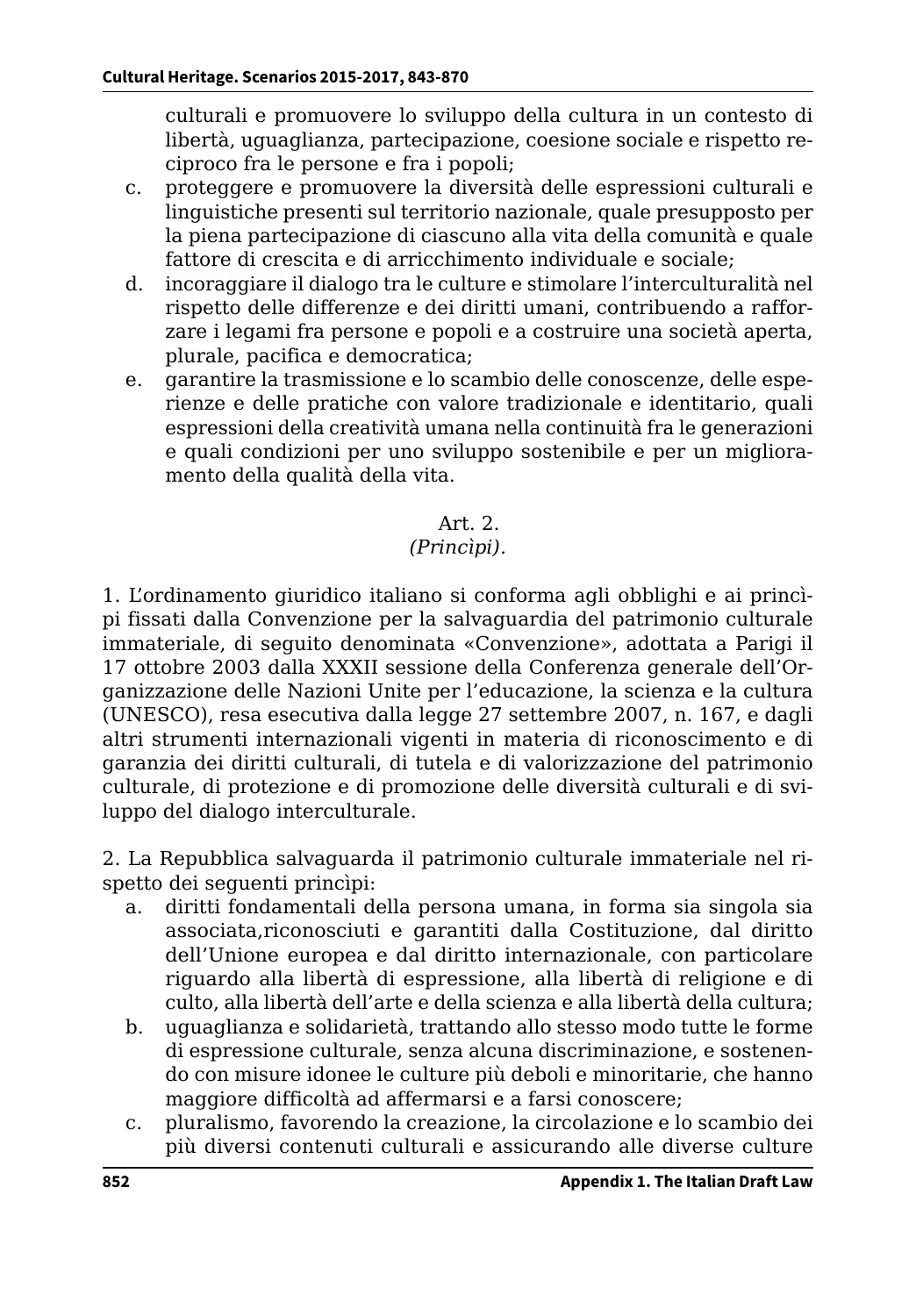presenti nella società la possibilità di esprimersi e di manifestarsi in un clima di dialogo e di confronto libero, aperto e rispettoso delle differenze;

- d. accessibilità, promuovendo la conoscenza e la fruizione del patrimonio culturale immateriale, quale strumento per la crescita culturale delle persone e per l'effettiva partecipazione dei cittadini alla vita culturale del Paese;
- e. partecipazione, garantendo il coinvolgimento delle comunità, dei gruppi e degli individui nelle attività di identificazione, documentazione, ricerca, conservazione, protezione, promozione, valorizzazione, trasmissione, diffusione e scambio del patrimonio culturale immateriale;
- f. cooperazione, favorendo l'impegno condiviso di soggetti pubblici e privati, singoli o associati, per la salvaguardia del patrimonio culturale immateriale, la protezione e la promozione delle diversità culturali e lo sviluppo del dialogo interculturale mediante accordi, convenzioni e altre forme di concertazione locale, nazionale e internazionale;
- g. dinamicità, tenendo conto della natura viva e vitale del patrimonio culturale immateriale e favorendone la continua ricreazione ad opera di comunità, gruppi e individui;
- h. creatività, promuovendo lo sviluppo del patrimonio culturale immateriale in forme originali e innovative ed evitando la spettacolarizzazione, la mercificazione e la banalizzazione dei suoi elementi;
- i. coordinamento tra le azioni per la salvaguardia del patrimonio culturale immateriale e quelle per la tutela e la valorizzazione dei beni culturali e paesaggistici, tenendo conto degli aspetti materiali del primo e della dimensione culturale immateriale dei secondi;
- j. comunicazione, quale strumento indispensabile per lo studio e la ricerca sul patrimonio culturale immateriale, la promozione, la valorizzazione, la trasmissione, la diffusione e lo scambio dei suoi contenuti e la comprensione dei suoi significati e del suo valore.

3. La salvaguardia del patrimonio culturale immateriale è consentita unicamente nella misura in cui è compatibile con i diritti umani e con le fondamentali esigenze di rispetto reciproco e dialogo fra comunità, gruppi e individui, di tutela dell'ambiente, dei beni culturali e del paesaggio e di sviluppo sostenibile.

## Art. 3. *(Patrimonio culturale immateriale).*

1. Il patrimonio culturale immateriale comprende le pratiche, le rappresentazioni, le espressioni, le conoscenze, i saperi, i processi, le arti e le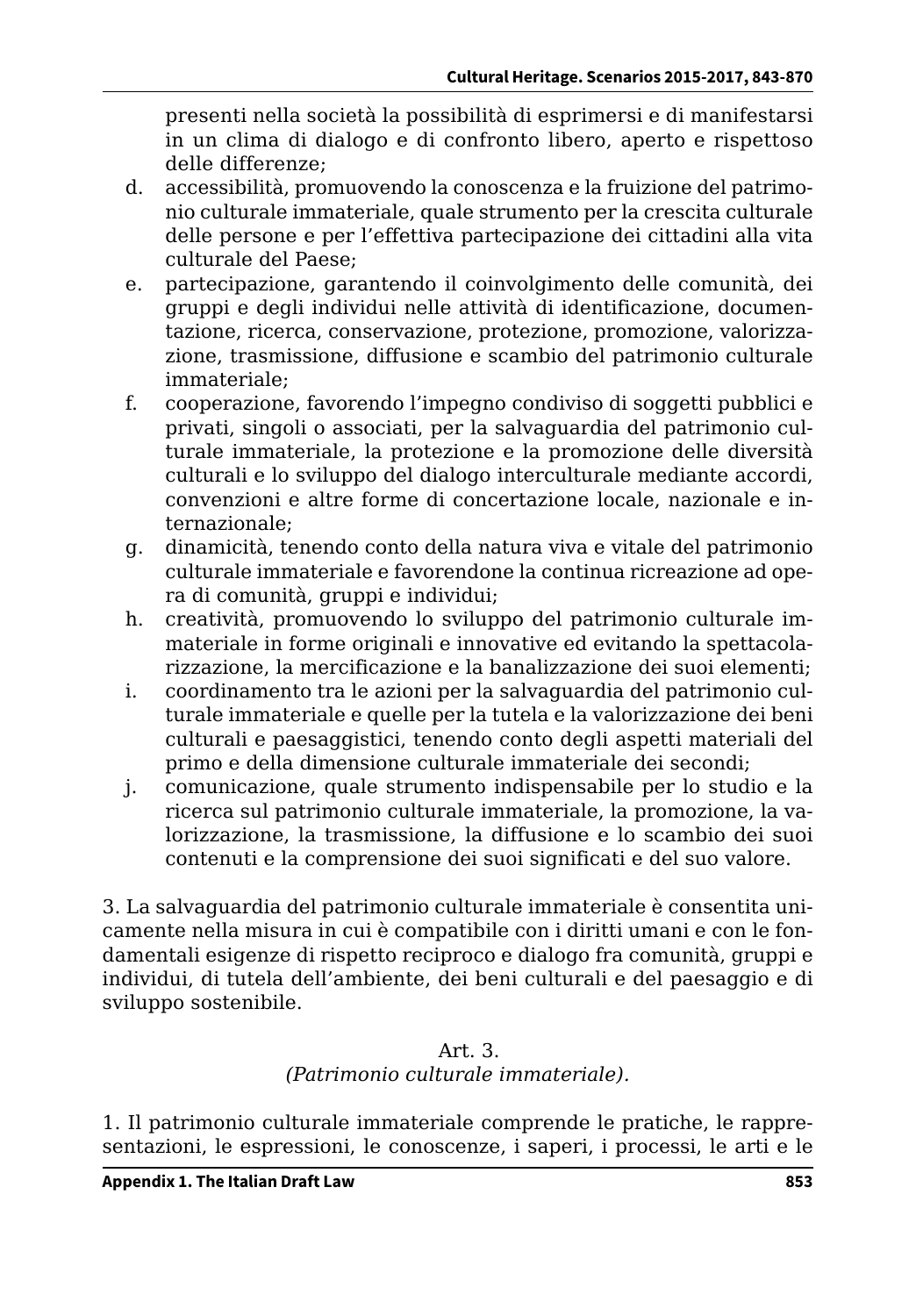tecniche, nonché gli strumenti, gli oggetti, i manufatti, gli spazi culturali e i saperi pratici a essi associati, presenti nel territorio italiano o connessi a tradizioni italiane, anche per effetto di insediamenti e di scambi di culture, che comunità, gruppi o individui riconoscono quale parte del loro patrimonio culturale. Tale patrimonio, trasmesso di generazione in generazione, è costantemente ricreato dalle comunità, dai gruppi e dagli individui in risposta al loro ambiente, alla loro interazione con la natura e alla loro storia e dà loro un senso d'identità e di continuità, promuovendo in tal modo il rispetto per la diversità culturale e la creatività umana.

- 2. Il patrimonio culturale immateriale comprende in particolare:
	- a. tradizioni ed espressioni orali, compresi i dialetti, le lingue storiche, l'onomastica e la toponomastica;
	- b. memorie di eventi storici significativi per la loro rilevanza spirituale, morale e civile di carattere universale e per il loro valore identitario dei gruppi e delle comunità e dei loro territori, storia orale;
	- c. cognizioni e prassi relative alla natura e all'universo, conoscenze, saperi, competenze e pratiche tradizionali connessi al rapporto tra l'uomo e l'ambiente, all'uso delle risorse naturali e alla cura degli animali;
	- d. arti manuali, mestieri e manifatture tradizionali con i relativi saperi, taciti e codificati, competenze e pratiche, nonché siti, edifici, strumenti, impianti, attrezzature, oggetti, manufatti e infrastrutture a essi dedicati o associati;
	- e. competenze e saperi tecnici, produttivi e organizzativi, dell'industria e del lavoro, taciti e codificati, nonché archivi, prodotti, impianti, macchinari, attrezzature, edifici, complessi e siti industriali, reti energetiche e comunicative, infrastrutture e spazi abitativi, sociali, culturali, assistenziali e del tempo libero a essi dedicati o associati;
	- f. attività commerciali tradizionali, con i relativi saperi e competenze tecnici e organizzativi, luoghi storici del commercio;
	- g. tradizioni alimentari ed enogastronomiche, con i relativi saperi e tecniche, taciti e codificati, quali espressioni dell'identità storicoculturale del territorio e strumenti per la tutela della biodiversità alimentare;
	- h. arti orali, musiche, canti e danze, arti figurative, visive e dello spettacolo di tradizione, comprese le espressioni artistiche di strada;
	- i. usi, consuetudini, istituzioni e pratiche sociali di tradizione, giochi, cerimonie ed eventi rituali e festivi, feste storiche, con i relativi saperi e competenze organizzativi ed espressivi, cultura popolare;
	- j. risorse uniche nei campi della conoscenza e dell'espressione umane, create digitalmente o convertite in forma digitale.
- 3. Sono fatte salve le vigenti disposizioni di legge statale e regionale che, in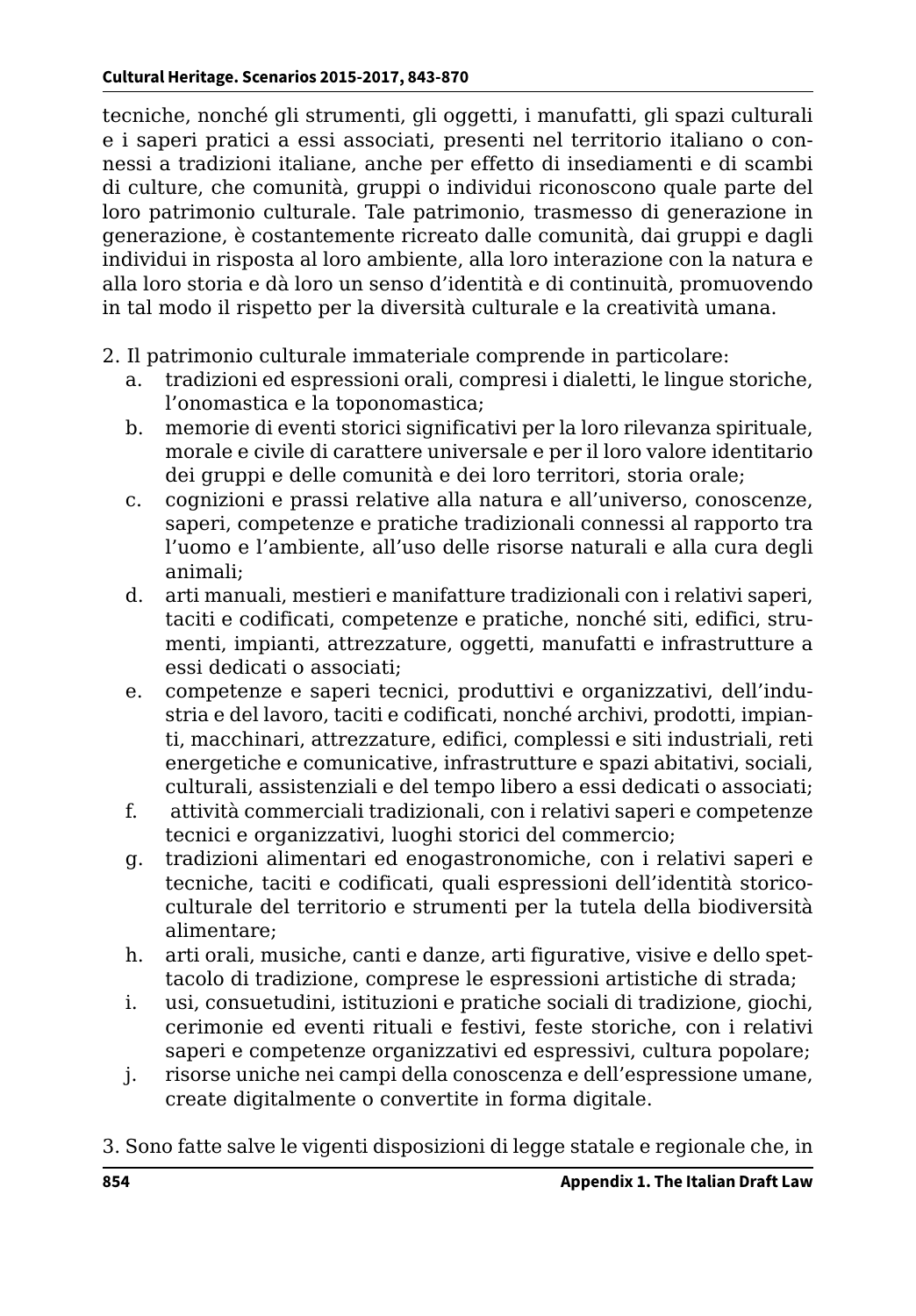conformità ai princìpi della presente legge, prevedono particolari modalità di salvaguardia in relazione a specifici elementi del patrimonio culturale immateriale.

4. Sono fatte salve le disposizioni vigenti in materia di tutela e valorizzazione dei beni culturali di interesse demoetnoantropologico, in quanto applicabili alla salvaguardia del patrimonio culturale immateriale.

#### Art. 4. *(Salvaguardia del patrimonio culturale immateriale*).

1. La salvaguardia del patrimonio culturale immateriale si realizza mediante attività coordinate e partecipative volte a garantirne la vitalità. Tali attività comprendono l'identificazione, la documentazione, la ricerca, la conservazione, la protezione, la promozione, la valorizzazione, la trasmissione, in particolare attraverso un'educazione formale e informale, la diffusione e lo scambio dei diversi aspetti del patrimonio culturale immateriale.

2. Ai fini di cui al comma 1, lo Stato, le regioni e gli enti locali, nell'ambito delle competenze loro attribuite dall'articolo 7 e nel rispetto dei princìpi stabiliti dalla presente legge, adottano misure dirette a:

- a. promuovere l'identificazione degli elementi del patrimonio culturale immateriale nel loro continuo divenire, con particolare riguardo agli ambiti definiti all'articolo 3, comma 2;
- b. istituire e sviluppare inventari del patrimonio culturale immateriale con la partecipazione dei soggetti di cui all'articolo 6, comma 1;
- c. promuovere la ricerca scientifica sulle diverse componenti del patrimonio culturale immateriale, sulle loro trasformazioni nel tempo e sulle modalità e sui processi più idonei alla loro salvaguardia;
- d. assicurare la protezione, la conservazione, la promozione e la valorizzazione del patrimonio culturale in tutti i suoi aspetti, con particolare attenzione a quelli considerati più rappresentativi di comunità e gruppi presenti nel territorio italiano, o connessi a tradizioni italiane, anche per effetto di insediamenti e di scambi, e a quelli espressivi di comunità e gruppi minoritari a rischio di emarginazione o di estinzione;
- e. promuovere figure e competenze capaci di raccogliere e di interpretare le espressioni più vive e vitali del patrimonio culturale immateriale e di favorirne la trasmissione, anche in forma creativa;
- f. promuovere l'accesso dei giovani al patrimonio culturale immateriale, favorendo il loro inserimento e sostenendo la loro presenza nelle relative comunità patrimoniali;
- g. promuovere la conoscenza del patrimonio culturale immateriale e favorirne la trasmissione tra le generazioni, in particolare mediante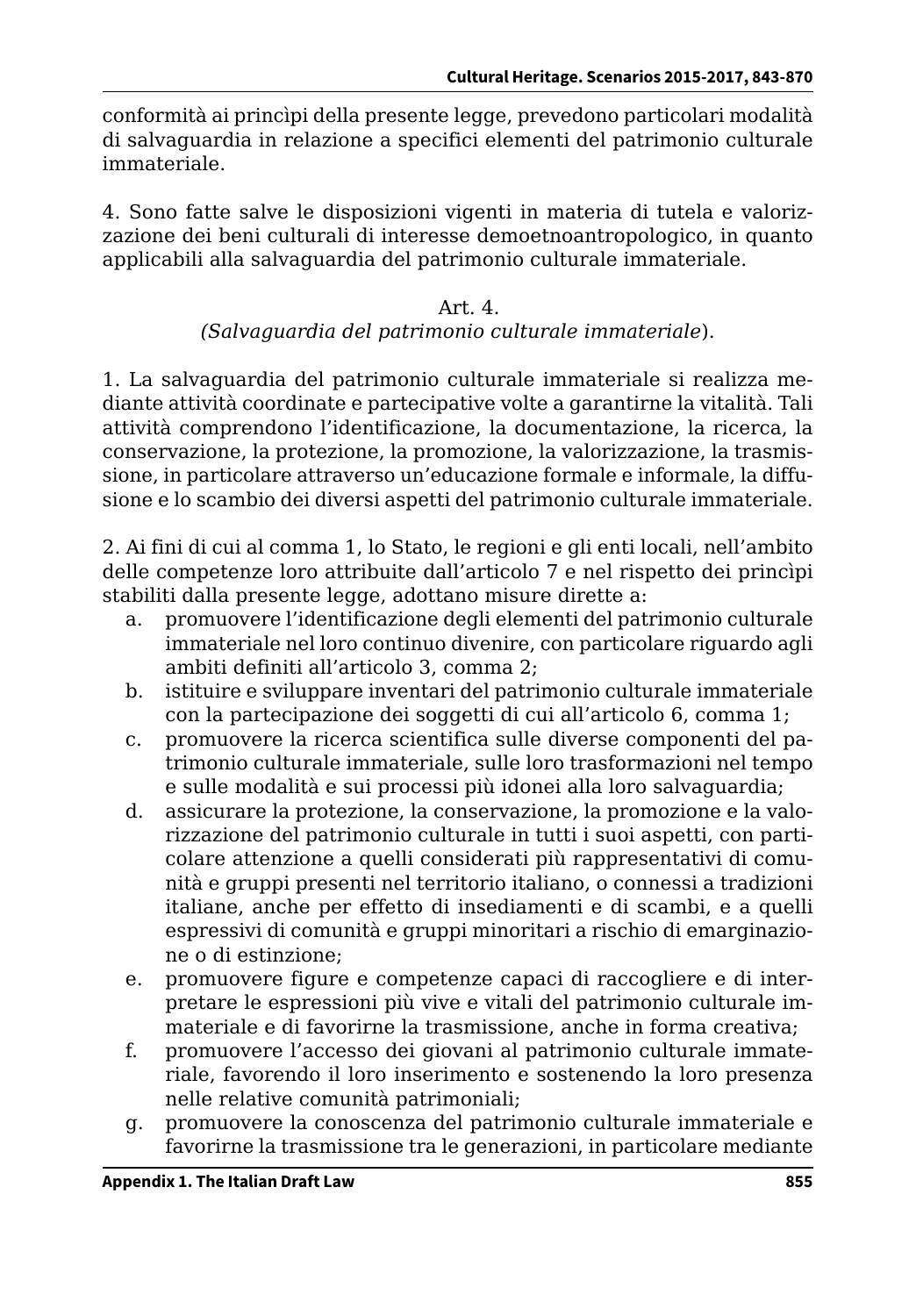attività educative, formative, di sensibilizzazione, disseminazione e promozione, realizzate anche con strumenti e supporti innovativi;

- h. promuovere il recupero, la riqualificazione e l'allestimento, in forme integrate e coerenti con l'ambiente, il paesaggio e il contesto economico e sociale, di spazi, attrezzature, infrastrutture e strumenti idonei alla salvaguardia del patrimonio culturale immateriale e alla pratica delle relative attività;
- i. favorire processi di dialogo, confronto e scambio culturale fra comunità, gruppi e individui per la costruzione di identità aperte e plurali;
- j. individuare e diffondere pratiche, processi e metodologie conformi ai migliori *standard* nazionali e internazionali per la salvaguardia del patrimonio culturale immateriale.

3. Sono fatte salve le disposizioni vigenti in materia di tutela della proprietà intellettuale, in quanto applicabili alla salvaguardia del patrimonio culturale immateriale.

#### Art. 5.

*(Patrimonio culturale immateriale e sostenibilità*).

1. La Repubblica garantisce la sostenibilità del patrimonio culturale immateriale, caratterizzata da un equilibrio dinamico tra tradizione e innovazione e da un rapporto dialettico tra identità e diversità culturali. 2. La Repubblica promuove la salvaguardia del patrimonio culturale immateriale quale strumento per uno sviluppo sostenibile, fondato su un rapporto armonico tra crescita economica e tutela dell'ambiente, nel riconoscimento e nel rispetto della storia e delle culture di gruppi e di comunità. 3. Ai fini di cui ai commi 1 e 2, lo Stato, le regioni e gli enti locali, nell'ambito delle competenze loro attribuite dall'articolo 7 e nel rispetto dei princìpi stabiliti dalla presente legge, adottano misure dirette a:

- a. accrescere la consapevolezza del valore del patrimonio culturale immateriale, della necessità di preservarlo, trasmetterlo e arricchirlo e dei benefìci, anche economici, che possono derivarne;
- b. favorire un approccio integrato alle politiche economiche, ambientali e culturali, promuovendo la crescita economica in forme compatibili con la tutela degli ecosistemi, dell'ambiente e del paesaggio e con la salvaguardia dell'integrità, dei valori intrinseci, del carattere specifico e degli interessi del patrimonio culturale immateriale;
- c. arricchire i processi di sviluppo economico, politico, sociale e culturale e di pianificazione territoriale, orientandoli verso obiettivi di protezione della diversità biologica, geologica, paesaggistica e culturale, uso sostenibile delle risorse, razionale utilizzo e sfruttamento del suolo, riqualificazione dei luoghi e miglioramento della qualità della vita delle persone e delle popolazioni che vi sono insediate,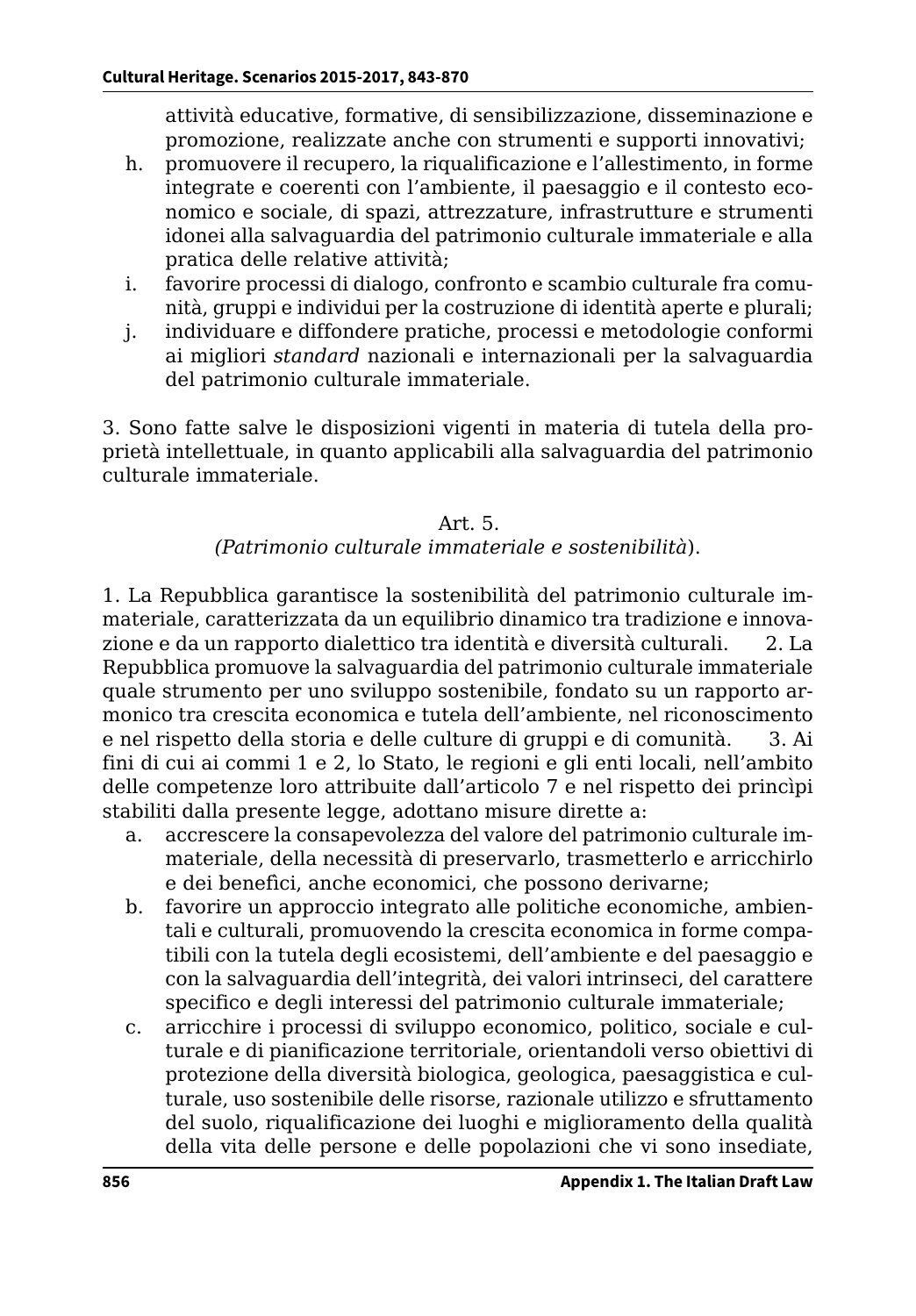ricorrendo, ove necessario, a valutazioni di impatto su tali elementi accompagnate da strategie di mitigazione dei danni;

- d. garantire l'alta qualità degli interventi sul patrimonio culturale immateriale attraverso sistemi di qualificazione e di accreditamento dei soggetti pubblici e privati tenuti o interessati alla sua salvaguardia;
- e. promuovere il recupero, lo sviluppo, l'applicazione e l'innovazione delle competenze, dei saperi, delle tecniche e delle pratiche di cui all'articolo 3, comma 2, lettere *c)*, *d)*, *e)*, *f)* e *g)*, quali strumenti per il rilancio dell'economia italiana e per il rafforzamento della sua competitività in forme coerenti con le culture e le tradizioni locali e nazionali;
- f. promuovere lo sviluppo di un turismo sostenibile e la creazione di sistemi turistici locali caratterizzati da un'offerta integrata di beni culturali, paesaggistici e ambientali e di attrazioni turistiche, compresi i prodotti tipici delle attività agrosilvopastorali, della pesca e dell'artigianato locale;
- g. favorire processi creativi che portino a innovazioni e invenzioni condivise, capaci di assicurare vitalità e futuro ai diversi elementi del patrimonio culturale immateriale;
- h. rafforzare la coesione sociale promuovendo il senso di responsabilità condivisa di comunità, gruppi e individui nei processi di salvaguardia del patrimonio culturale immateriale, protezione e promozione della diversità culturale, scambio culturale e dialogo fra culture e religioni.

# Art. 6.

*(Partecipazione della società civile).*

1. La Repubblica garantisce la più ampia partecipazione di comunità, gruppi, organizzazioni non governative rilevanti e individui alla salvaguardia del patrimonio culturale immateriale, assicurandone il diretto coinvolgimento nelle relative attività e incoraggiandoli a prendere parte alla riflessione e al dibattito pubblico sulle opportunità e sulle sfide che esso rappresenta.

- 2. Ai fini della presente legge:
	- a. una «comunità» è un insieme di persone il cui senso di identità e di appartenenza deriva da una relazione storica condivisa, radicata nella pratica e nella trasmissione del proprio patrimonio culturale immateriale o nel legame con esso. In particolare, una «comunità patrimoniale», o «comunità di eredità», è costituita da un insieme di persone che attribuisce valore ad aspetti specifici del patrimonio culturale e che desidera, nel quadro di un'azione pubblica o partecipata, sostenerli e trasmetterli alle generazioni future;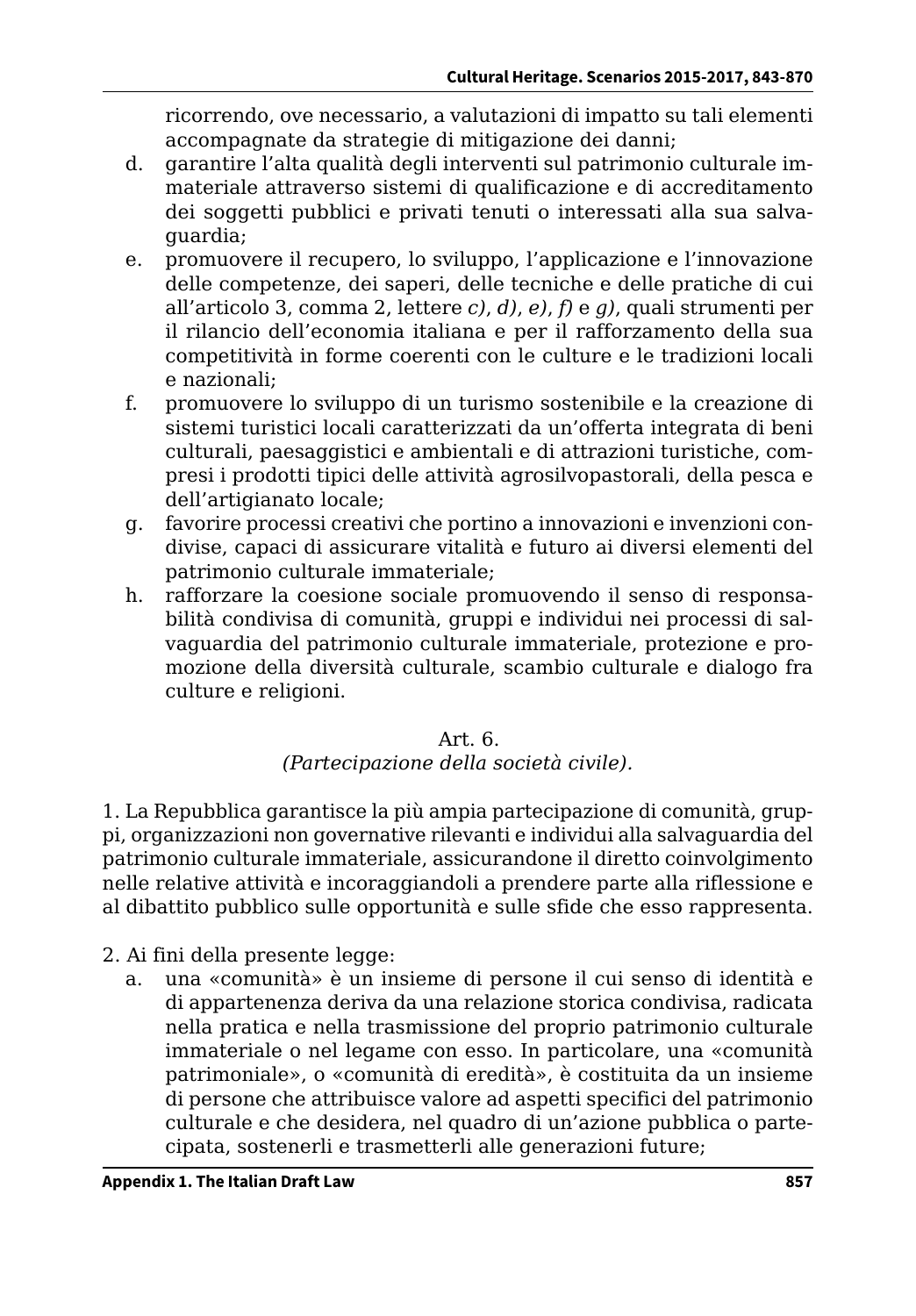- b. un «gruppo» comprende persone interne o esterne alle comunità che, anche in forma organizzata o associata, condividono specifiche conoscenze, esperienze e abilità, svolgendo un ruolo significativo nella pratica, nella ricreazione o nella trasmissione, presente e futura, del patrimonio culturale immateriale;
- c. un'«organizzazione non governativa rilevante» è qualunque forma di organizzazione o associazione volontaria e non lucrativa di persone fisiche o giuridiche private, costituita a livello locale, nazionale o internazionale, indipendente da organismi governativi o intergovernativi, che agisce imparzialmente a fini sociali, culturali o umanitari e che a causa della sua natura, del suo ruolo o della sua competenza, è coinvolta in attività di salvaguardia del patrimonio culturale immateriale. In particolare, un'«organizzazione non governativa rilevante accreditata» è un'organizzazione non governativa rilevante che ha ottenuto l'accreditamento con funzioni consultive presso il Comitato intergovernativo istituito nell'ambito dell'UNESCO, di cui all'articolo 9 della Convenzione;
- d. un «individuo» è una persona interna o esterna alle comunità la quale possiede specifiche conoscenze, esperienze e abilità, o altre caratteristiche, che le attribuiscono un ruolo significativo nella pratica, nella ricreazione o nella trasmissione del patrimonio culturale immateriale;
- e. un «inventario partecipativo» è il risultato di un processo di identificazione, definizione e descrizione del patrimonio culturale immateriale attivato e realizzato con la partecipazione diretta di comunità, gruppi e individui e con il supporto di organizzazioni non governative rilevanti.

3. In attuazione del principio di sussidiarietà di cui all'articolo 118, quarto comma, della Costituzione, la Repubblica promuove politiche attive per la salvaguardia del patrimonio culturale immateriale incoraggiando, sostenendo e coordinando progetti, programmi e iniziative di comunità, gruppi, individui, organizzazioni non governative rilevanti e altre organizzazioni della società civile per l'esercizio delle attività di cui all'articolo 4, anche mediante la costituzione di associazioni, consorzi, reti, partenariati e altre forme di cooperazione locale, nazionale e transnazionale.

## Art. 7.

## *(Funzioni in materia di salvaguardia del patrimonio culturale immateriale*).

1. La ripartizione delle competenze in materia di salvaguardia del patrimonio culturale immateriale è stabilita in conformità ai princìpi costituzionali, avuto riguardo all'applicazione dei relativi strumenti internazionali e delle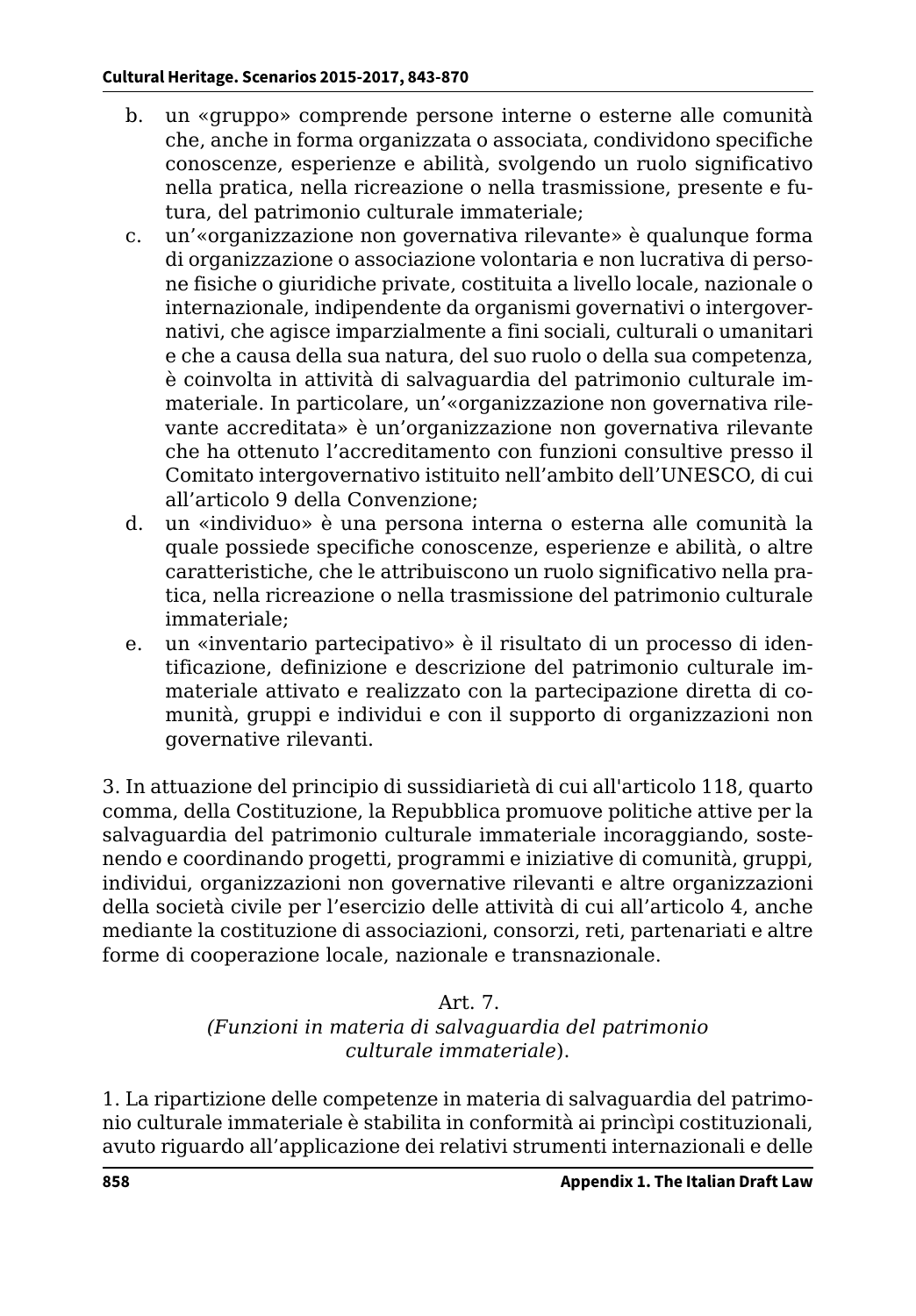norme di ratifica e di esecuzione degli stessi.

2. Al fine di garantire l'esercizio unitario delle funzioni amministrative in materia di salvaguardia del patrimonio culturale immateriale, in conformità all'articolo 118, commi primo, secondo e terzo, della Costituzione, le stesse sono attribuite allo Stato, alle regioni e agli enti locali secondo le disposizioni della presente legge.

3. Lo Stato esercita le proprie funzioni in materia di salvaguardia del patrimonio culturale immateriale tramite il Ministero dei beni e delle attività culturali e del turismo, di seguito denominato «Ministero», che opera direttamente ovvero d'intesa con le altre amministrazioni statali eventualmente competenti.

4. Le regioni esercitano le proprie funzioni in materia di salvaguardia del patrimonio culturale immateriale avvalendosi di propri uffici dotati di adeguate competenze tecnico-scientifiche e idonee risorse strumentali e finanziarie. Possono tuttavia delegarne l'esercizio, per i rispettivi territori, a enti locali, singoli o associati, purché gli stessi dispongano di strutture e di risorse adeguate, sia in termini di competenze tecnico-scientifiche sia in termini di capacità economico-finanziaria, ad assicurare l'efficacia e la qualità della loro azione, garantendo la differenziazione tra le attività di salvaguardia del patrimonio culturale immateriale e quelle di tutela e valorizzazione dei beni culturali e del paesaggio.

5. Lo Stato, le regioni e gli enti locali stipulano accordi per definire strategie comuni di salvaguardia del patrimonio culturale immateriale in attuazione del Piano nazionale di salvaguardia di cui all'articolo 10. Gli accordi possono essere conclusi su base nazionale, regionale o subregionale, in rapporto ad ambiti territoriali definiti.

6. In assenza degli accordi di cui al comma 5, le regioni sono tenute comunque ad assicurare la salvaguardia del patrimonio culturale immateriale presente nel proprio territorio, in conformità alle previsioni del Piano nazionale di salvaguardia di cui all'articolo 10 e nel rispetto dei livelli uniformi di qualità da esso definiti.

7. Sono fatte salve le competenze attribuite alla Commissione nazionale italiana per l'UNESCO dal decreto del Ministro degli affari esteri n. 4195 del 24 maggio 2007.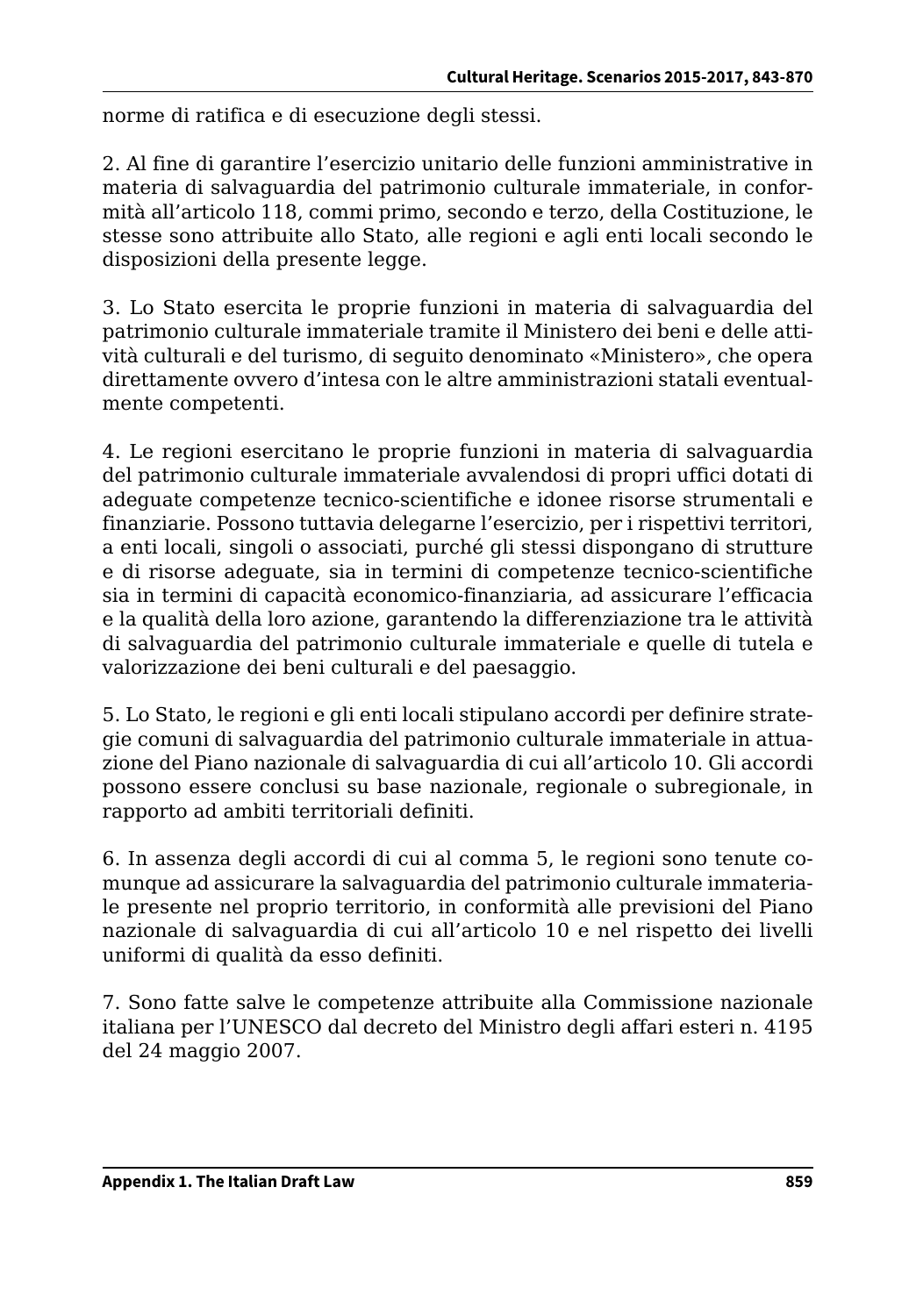## Capo II MISURE DI SALVAGUARDIA

#### Art. 8.

#### *(Osservatorio nazionale per la salvaguardia del patrimonio culturale immateriale).*

1. Con decreto del Ministro dei beni e delle attività culturali e del turismo, d'intesa con la Conferenza unificata di cui all'articolo 8 del decreto legislativo 28 agosto 1997, n. 281, è istituito l'Osservatorio nazionale per la salvaguardia del patrimonio culturale immateriale, di seguito denominato «Osservatorio».

2. Con il decreto di cui al comma 1 sono definiti la composizione, l'organizzazione, il funzionamento e le risorse dell'Osservatorio, in modo che sia assicurata la presenza al suo interno di esperti altamente qualificati nei diversi ambiti del patrimonio culturale immateriale, individuati ai sensi dell'articolo 3, comma 2, e di rappresentanti delle organizzazioni non governative rilevanti accreditate, operanti a livello nazionale. Sono membri di diritto dell'Osservatorio i presidenti degli osservatori regionali di cui al comma 6.

3. L'Osservatorio, in collaborazione con università e istituti di ricerca competenti, con la partecipazione dei soggetti di cui all'articolo 6, comma 1, e in coordinamento con gli Osservatori regionali di cui al comma 6:

- a. promuove processi partecipativi di identificazione, inventariazione e documentazione del patrimonio culturale immateriale, in conformità a quanto previsto dalla presente legge;
- b. realizza studi e analisi sul patrimonio culturale immateriale, sui processi, sulle pratiche e sulle metodologie per la sua salvaguardia, sulla protezione e sulla promozione delle diversità culturali e sullo sviluppo del dialogo interculturale, in un quadro di cooperazione internazionale;
- c. individua metodologie partecipative di raccolta, scambio, accesso ed elaborazione di dati e informazioni sul patrimonio culturale immateriale a livello nazionale e di integrazione in rete delle banche dati dello Stato, delle regioni e degli enti locali, ai fini dell'istituzione e dell'aggiornamento dell'Inventario di cui all'articolo 9;
- d. esegue costanti monitoraggi sulle pratiche, sulle metodologie, sui progetti e sui processi di salvaguardia del patrimonio culturale immateriale sviluppati a livello locale, nazionale e internazionale, seleziona quelli considerati più rispondenti alle finalità e ai princìpi della presente legge e ne propone l'inserimento nel Registro di cui all'articolo 13.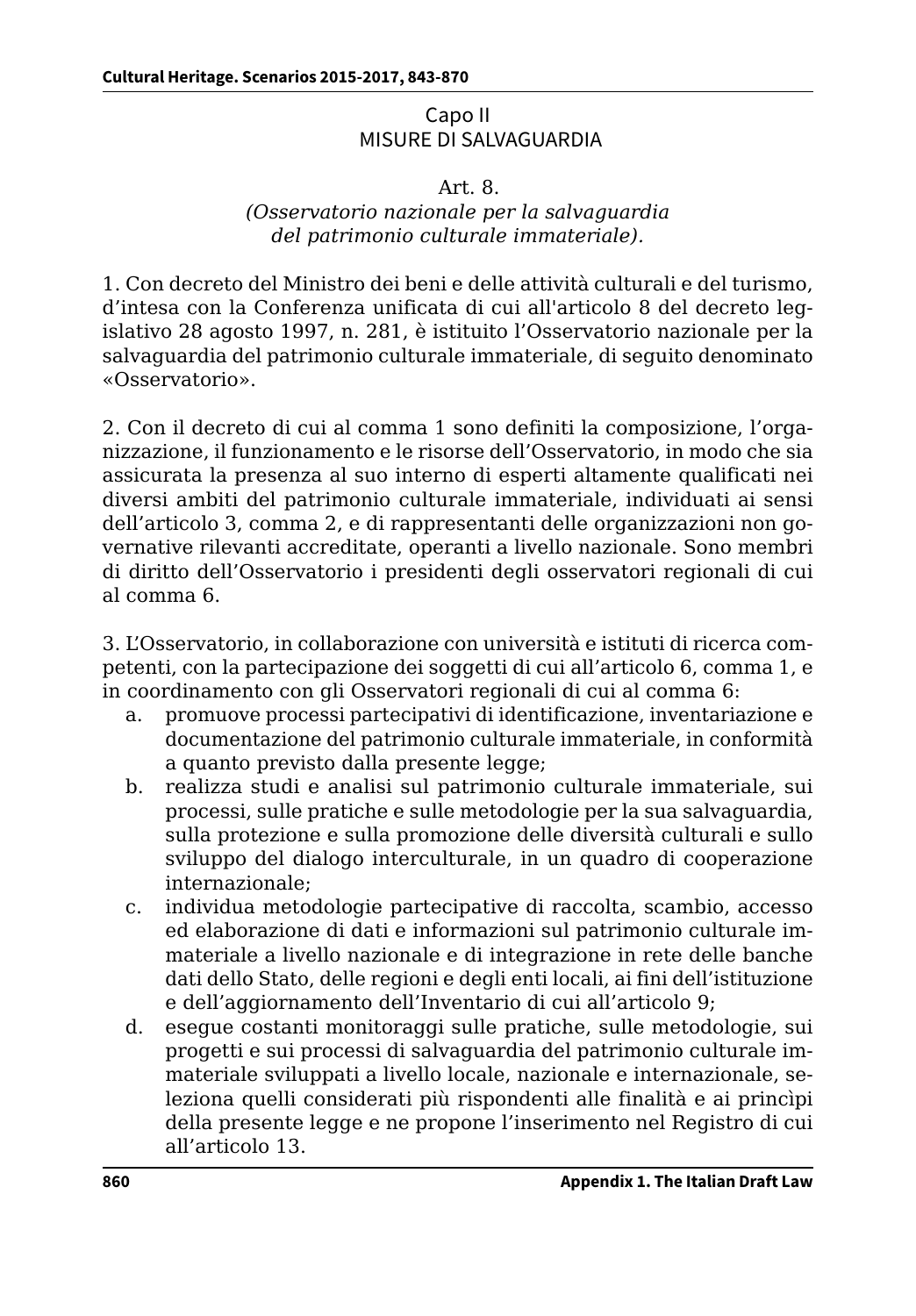- 4. Sulla base delle attività di cui al comma 3, l'Osservatorio:
- a. formula proposte per la definizione di politiche e misure di salvaguardia del patrimonio culturale immateriale da parte dello Stato, delle regioni e degli enti locali, in conformità a quanto previsto dalla presente legge:
- b. formula proposte al Ministero per la definizione dei livelli minimi uniformi di qualità di cui all'articolo 10, comma 6, e dei criteri generali di cui agli articoli 11, comma 3, e 12, comma 3, nonché per l'adozione delle misure di salvaguardia urgente di cui all'articolo 12, comma 6;
- c. promuove programmi di educazione, sensibilizzazione, informazione e potenziamento delle capacità, ai sensi dell'articolo 14 della Convenzione e con le modalità di cui all'articolo 16 della presente legge;
- d. fornisce al Ministero dati e informazioni sullo stato del patrimonio culturale immateriale e sull'attuazione degli obblighi derivanti dalla Convenzione, anche ai fini della redazione del rapporto di cui all'articolo 17.
- 5. L'Osservatorio esprime pareri, su richiesta del Ministero:
	- a. obbligatoriamente, sugli schemi di accordi internazionali e di atti normativi e amministrativi generali in materia di salvaguardia del patrimonio culturale immateriale, protezione e promozione delle diversità culturali e sviluppo del dialogo interculturale;
	- b. obbligatoriamente, sul Piano nazionale di salvaguardia di cui all'articolo 10, sul piano di salvaguardia urgente di cui all'articolo 12, comma 6, e sui relativi piani di spesa predisposti dall'amministrazione;
	- c. sul rapporto di cui all'articolo 17;
	- d. su questioni in materia di salvaguardia del patrimonio culturale immateriale, protezione e promozione delle diversità culturali e sviluppo del dialogo interculturale sollevate dal Ministero e da altre amministrazioni statali, regionali e locali, nonché da Stati esteri.

6. Per il conseguimento delle finalità e nel rispetto dei princìpi stabiliti dalla presente legge, le regioni istituiscono osservatori regionali per la salvaguardia del patrimonio culturale immateriale.

## Art. 9.

*(Inventario nazionale del patrimonio culturale immateriale*).

1. Il Ministero istituisce l'Inventario nazionale del patrimonio culturale immateriale, di seguito denominato «Inventario», ne assicura la custodia e il costante aggiornamento e garantisce l'accesso del pubblico alle informazioni in esso contenute.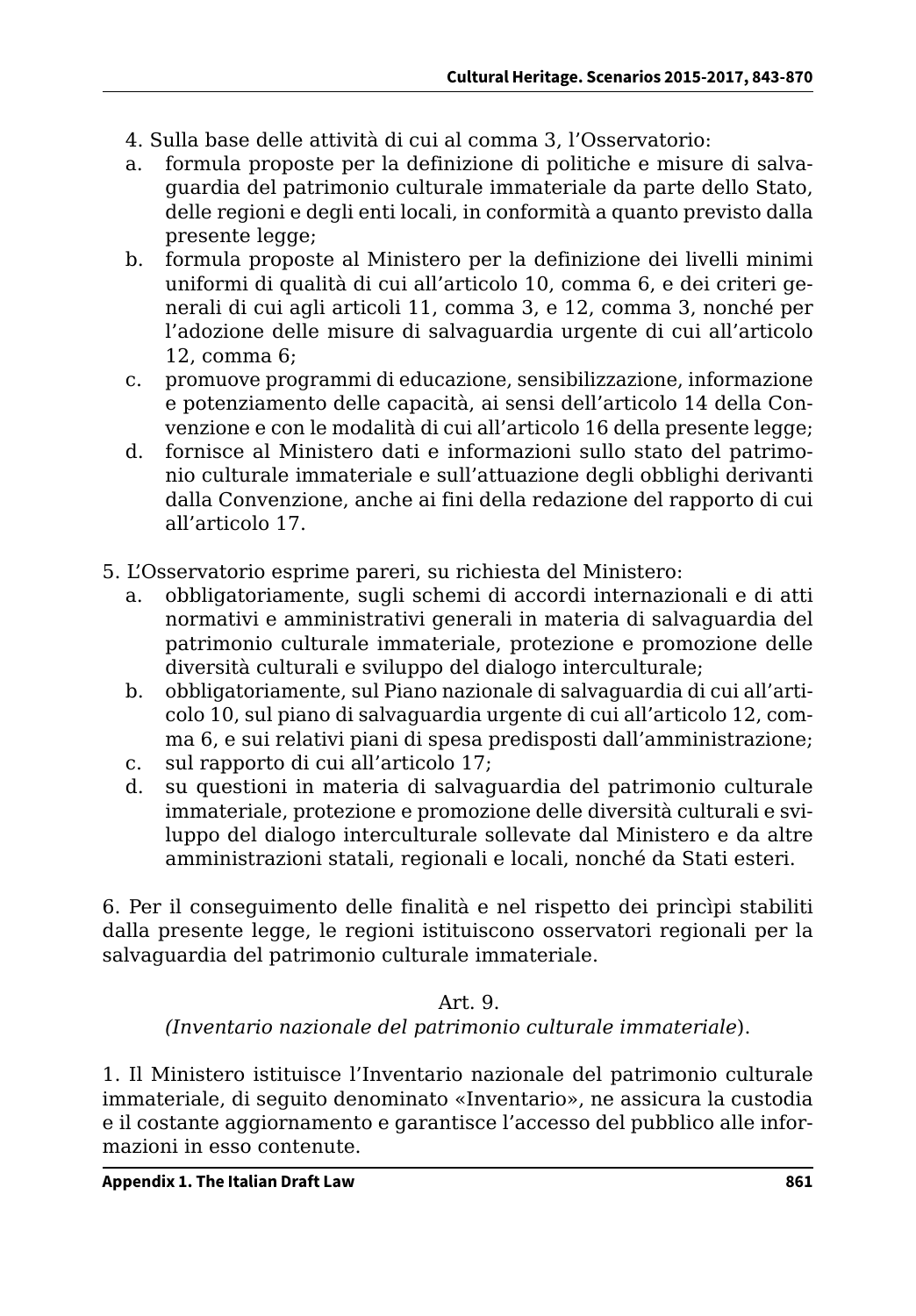2. Nell'Inventario confluisce, attraverso strumenti digitali interattivi e nel rispetto degli *standard* internazionali per l'interoperabilità delle banche dati *on line*, la documentazione relativa agli elementi del patrimonio culturale immateriale contenuta in inventari, liste, registri e atlanti dello Stato, delle regioni e degli enti locali, completa di tutte le informazioni disponibili.

3. L'Inventario costituisce la base per la formulazione del Piano nazionale di salvaguardia di cui all'articolo 10 e contribuisce a sensibilizzare comunità, gruppi e individui sui contenuti, sui significati e sul valore del patrimonio culturale immateriale, coinvolgendoli direttamente nei processi di identificazione, definizione e descrizione dei suoi elementi.

4. Le procedure e le modalità di inventariazione partecipativa del patrimonio culturale immateriale sono stabilite con decreto del Ministro dei beni e delle attività culturali e del turismo, d'intesa con la Conferenza unificata, di cui all'articolo 8 del decreto legislativo 28 agosto 1997, n. 281, sentito l'Osservatorio.

5. Sono escluse dall'Inventario le descrizioni di aspetti sensibili del patrimonio culturale immateriale qualora ne facciano motivata richiesta le comunità, i gruppi o gli individui che ne sono portatori. In tal caso, con il consenso informato degli interessati, gli stessi possono essere indicati nell'inventario come custodi dei relativi saperi. 6. Per il conseguimento delle finalità e nel rispetto dei princìpi stabiliti dalla presente legge, le regioni possono istituire inventari partecipativi regionali del patrimonio culturale immateriale. 7. Conformemente a quanto previsto dall'articolo 12, paragrafo 2, della Convenzione, le informazioni rilevanti sull'Inventario e sugli inventari partecipativi regionali sono inserite, a cura del Ministero, nel rapporto di cui all'articolo 17 della presente legge.

## Art. 10.

## *(Piano nazionale di salvaguardia del patrimonio culturale immateriale*).

1. Lo Stato, le regioni e gli enti locali definiscono d'intesa le politiche per la salvaguardia del patrimonio culturale immateriale, tenendo conto degli studi, delle analisi, dei pareri e delle proposte dell'Osservatorio.

2. Il Governo, su proposta del Ministro dei beni e delle attività culturali e del turismo, d'intesa con la Conferenza unificata, di cui all'articolo 8 del decreto legislativo 28 agosto 1997, n. 281, sentito l'Osservatorio, approva il Piano nazionale di salvaguardia del patrimonio culturale immateriale, di seguito denominato «Piano nazionale di salvaguardia», volto a garantire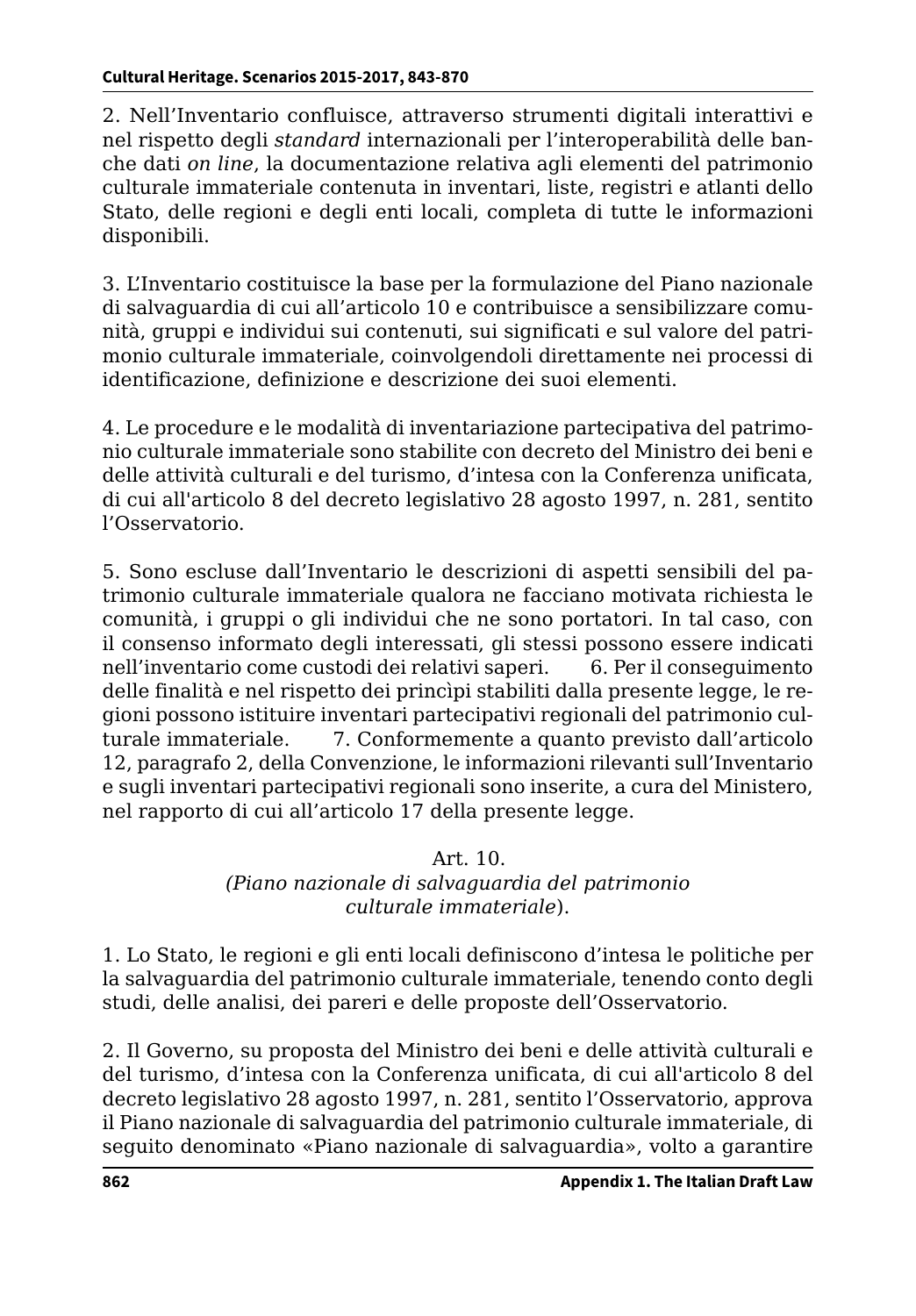una programmazione e una gestione coordinata delle attività dello Stato, delle regioni, degli enti locali e delle organizzazioni non governative rilevanti nella salvaguardia del patrimonio culturale immateriale.

3. Il procedimento di elaborazione del Piano nazionale di salvaguardia è stabilito con decreto del Ministro dei beni e delle attività culturali e del turismo, di concerto con il Ministro dell'ambiente e della tutela del territorio e del mare, con il Ministro delle politiche agricole alimentari e forestali, con il Ministro dell'istruzione, dell'università e della ricerca, con il Ministro del lavoro e delle politiche sociali e con il Ministro dello sviluppo economico, d'intesa con la Conferenza unificata, di cui all'articolo 8 del decreto legislativo 28 agosto 1997, n. 281, sentito l'Osservatorio, in conformità a quanto previsto dalla legge 7 agosto 1990, n. 241, e in modo che siano assicurate la cooperazione istituzionale e la partecipazione dei soggetti di cui all'articolo 6, comma 1.

4. Il Ministero e le regioni informano dell'avvio del procedimento mediante comunicazione pubblicata nella *Gazzetta Ufficiale* e nel Bollettino Ufficiale della regione e altre idonee forme di pubblicità.

5. Il Piano nazionale di salvaguardia effettua una puntuale ricognizione degli elementi del patrimonio culturale immateriale inclusi nell'Inventario e individua le misure più idonee per la loro salvaguardia, in conformità a quanto previsto dall'articolo 4 e tenendo conto delle peculiarità di ciascuno di essi.

6. Il Piano nazionale di salvaguardia definisce le modalità di attuazione delle misure previste dalla presente legge e di quelle da esso individuate ai sensi del comma 5, nonché i livelli minimi uniformi di qualità delle relative attività, che devono essere rispettati da tutti i soggetti pubblici e privati impegnati nella salvaguardia del patrimonio culturale immateriale.

7. Il Piano nazionale di salvaguardia ha una durata di dieci anni e può essere revisionato dopo i primi cinque anni con le procedure e le modalità di cui ai commi 2, 3 e 4.

## Art. 11.

## *(Lista nazionale del patrimonio culturale immateriale*).

1. Il Ministero istituisce la Lista nazionale del patrimonio culturale immateriale, di seguito denominata «Lista», ne assicura la custodia e il costante aggiornamento e garantisce l'accesso del pubblico alle informazioni in essa contenuta.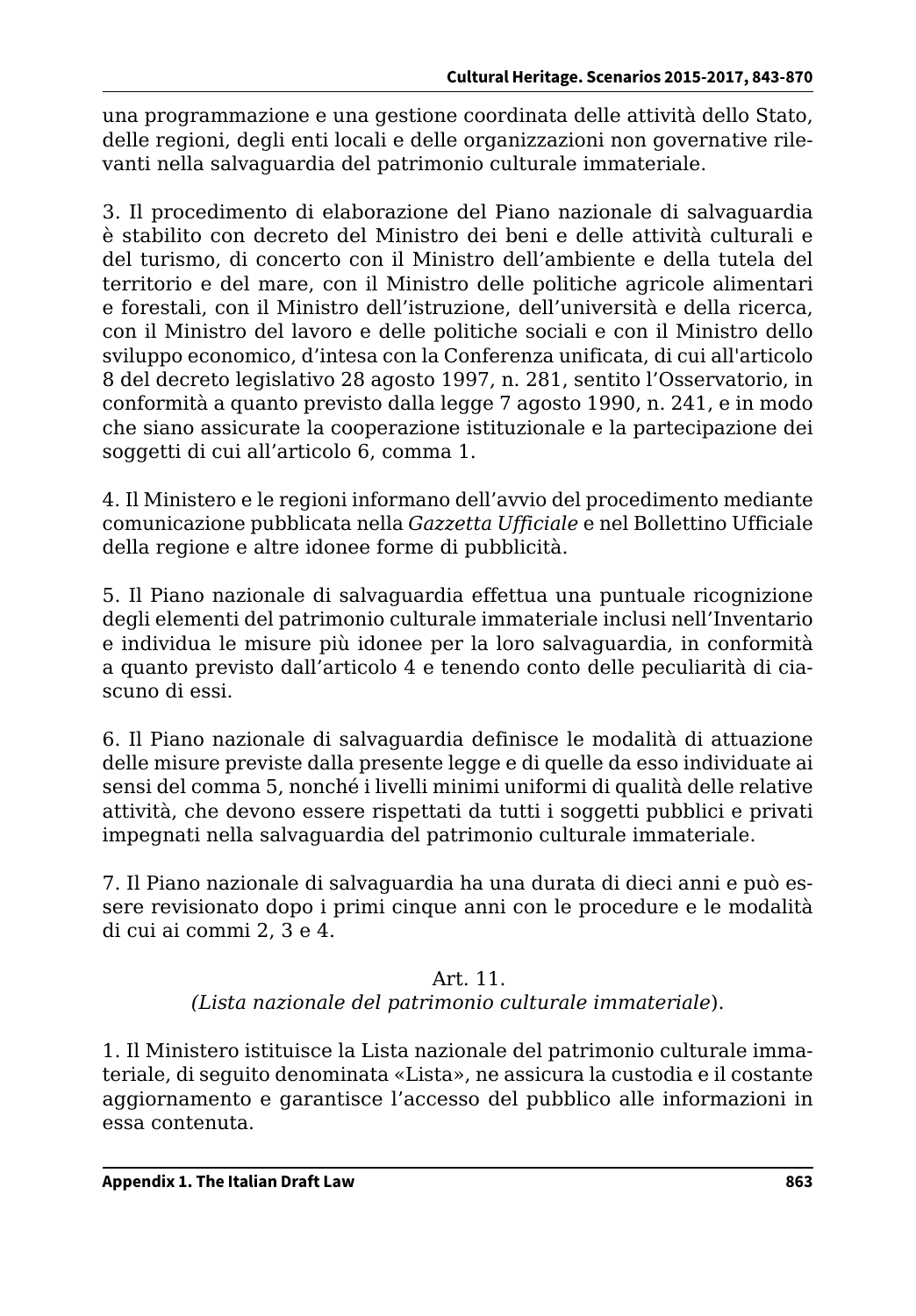2. Nella Lista sono iscritti gli elementi del patrimonio culturale immateriale considerati più rappresentativi di comunità e di gruppi presenti nel territorio italiano o connessi a tradizioni italiane, anche per effetto di insediamenti e di scambi.

3. Il Ministero, di propria iniziativa o su richiesta motivata di regioni, enti locali, comunità, gruppi, organizzazioni non governative rilevanti o altre organizzazioni della società civile interessate alla salvaguardia del patrimonio culturale immateriale, verifica la sussistenza dei requisiti per l'iscrizione nella Lista, sulla base di criteri generali definiti dal Ministero medesimo, su proposta dell'Osservatorio, al fine di assicurare uniformità di valutazione.

4. Il procedimento per l'iscrizione nella Lista è stabilito con decreto del Ministro dei beni e delle attività culturali e del turismo, d'intesa con la Conferenza unificata, di cui all'articolo 8 del decreto legislativo 28 agosto 1997, n. 281, sentito l'Osservatorio, in conformità a quanto previsto dalla legge 7 agosto 1990, n. 241, e in modo che siano assicurate la cooperaszione istituzionale e la partecipazione dei soggetti di cui all'articolo 6, comma 1.

5. Riflettendo la diversità culturale e rappresentando una testimonianza della creatività umana, la Lista contribuisce a garantire la visibilità degli elementi del patrimonio culturale immateriale che vi sono iscritti, a promuovere la consapevolezza del loro significato e del loro valore e a favorire il confronto e lo scambio fra le culture.

6. Fermo restando quanto previsto dall'articolo 12, comma 5, lo Stato, le regioni e gli enti locali adottano misure dirette a tutelare e valorizzare gli elementi iscritti nella Lista e a promuoverne la rappresentazione a livello nazionale e internazionale.

7. La mancata iscrizione di un elemento nella Lista non pregiudica la sua candidatura all'iscrizione nella Lista del patrimonio culturale immateriale dell'umanità, istituita presso l'UNESCO ai sensi dell'articolo 16 della Convenzione. L'iscrizione di un elemento in tale Lista comporta la sua automatica iscrizione nella Lista.

8. Per il conseguimento delle finalità e nel rispetto dei princìpi stabiliti dalla presente legge, le regioni possono istituire liste regionali del patrimonio culturale immateriale.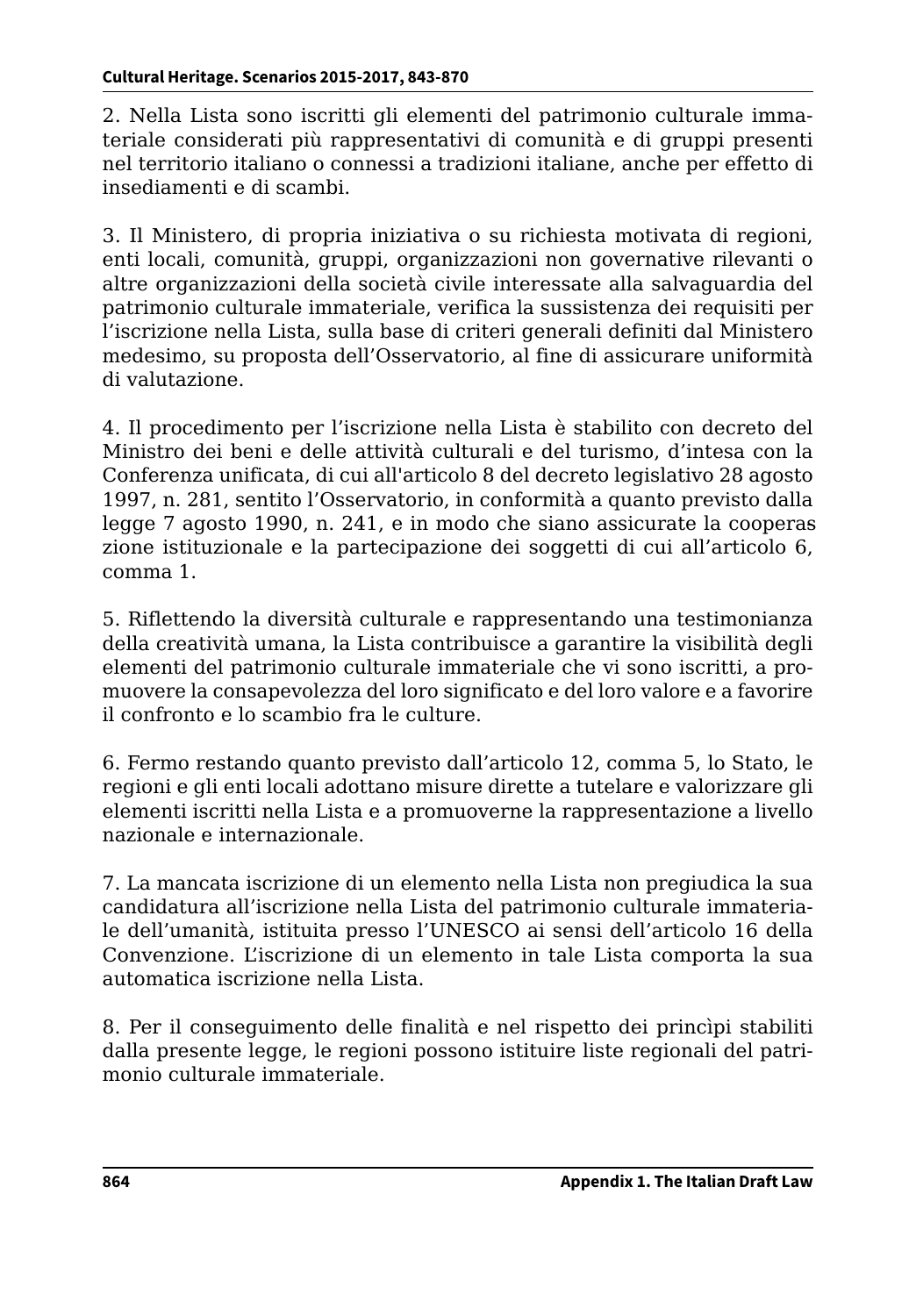#### Art. 12.

## *(Lista nazionale del patrimonio culturale immateriale che necessita di salvaguardia urgente).*

1. Il Ministero istituisce la Lista nazionale del patrimonio culturale immateriale che necessita di salvaguardia urgente, di seguito denominata «Lista di salvaguardia», ne assicura la custodia e il costante aggiornamento e garantisce l'accesso del pubblico alle informazioni in essa contenute.

2. Nella Lista di salvaguardia sono iscritti gli elementi del patrimonio culturale immateriale che necessitano di misure urgenti per garantirne la vitalità, la trasmissione e, ove occorra, la rivitalizzazione.

3. Il Ministero, di propria iniziativa o su richiesta motivata di regioni, enti locali, comunità, gruppi, organizzazioni non governative rilevanti o altre organizzazioni della società civile interessate alla salvaguardia del patrimonio culturale immateriale, verifica la sussistenza dei requisiti per l'iscrizione nella Lista di salvaguardia, sulla base di criteri generali definiti dal Ministero medesimo, su proposta dell'Osservatorio, al fine di assicurare uniformità di valutazione.

4. Il procedimento per l'iscrizione nella Lista di salvaguardia è stabilito con decreto del Ministro dei beni e delle attività culturali e del turismo, d'intesa con la Conferenza unificata, di cui all'articolo 8 del decreto lea gislativo 28 agosto 1997, n. 281, sentito l'Osservatorio, in conformità a quanto previsto dalla legge 7 agosto 1990, n. 241, e successive modifiche e integrazioni, e in modo che siano assicurate la cooperazione istituzionale e la partecipazione dei soggetti di cui all'articolo 6, comma 1.

5. Lo Stato, le regioni e gli enti locali adottano tutte le misure necessarie a garantire la vitalità, la trasmissione e, ove occorra, la rivitalizzazione degli elementi iscritti nella Lista di salvaguardia presenti nel proprio territorio, o a esso collegati, con priorità nell'assegnazione delle risorse destinate alla salvaguardia del patrimonio culturale immateriale.

6. Al fine di coordinare le azioni di cui al comma 5, il Ministero, d'intesa con la Conferenza unificata, di cui all'articolo 8 del decreto legislativo 28 agosto 1997, n. 281, sentito l'Osservatorio, approva un piano triennale per la salvaguardia urgente del patrimonio culturale immateriale, nel quale sono indicati i tempi e i modi dell'intervento di ciascun ente territoriale e le risorse necessarie per farvi fronte. È fatto salvo il potere del Ministero, su proposta motivata dell'Osservatorio, sentita la regione interessata, di adottare in qualsiasi momento misure per la salvaguardia urgente degli elementi iscritti nella Lista di salvaguardia.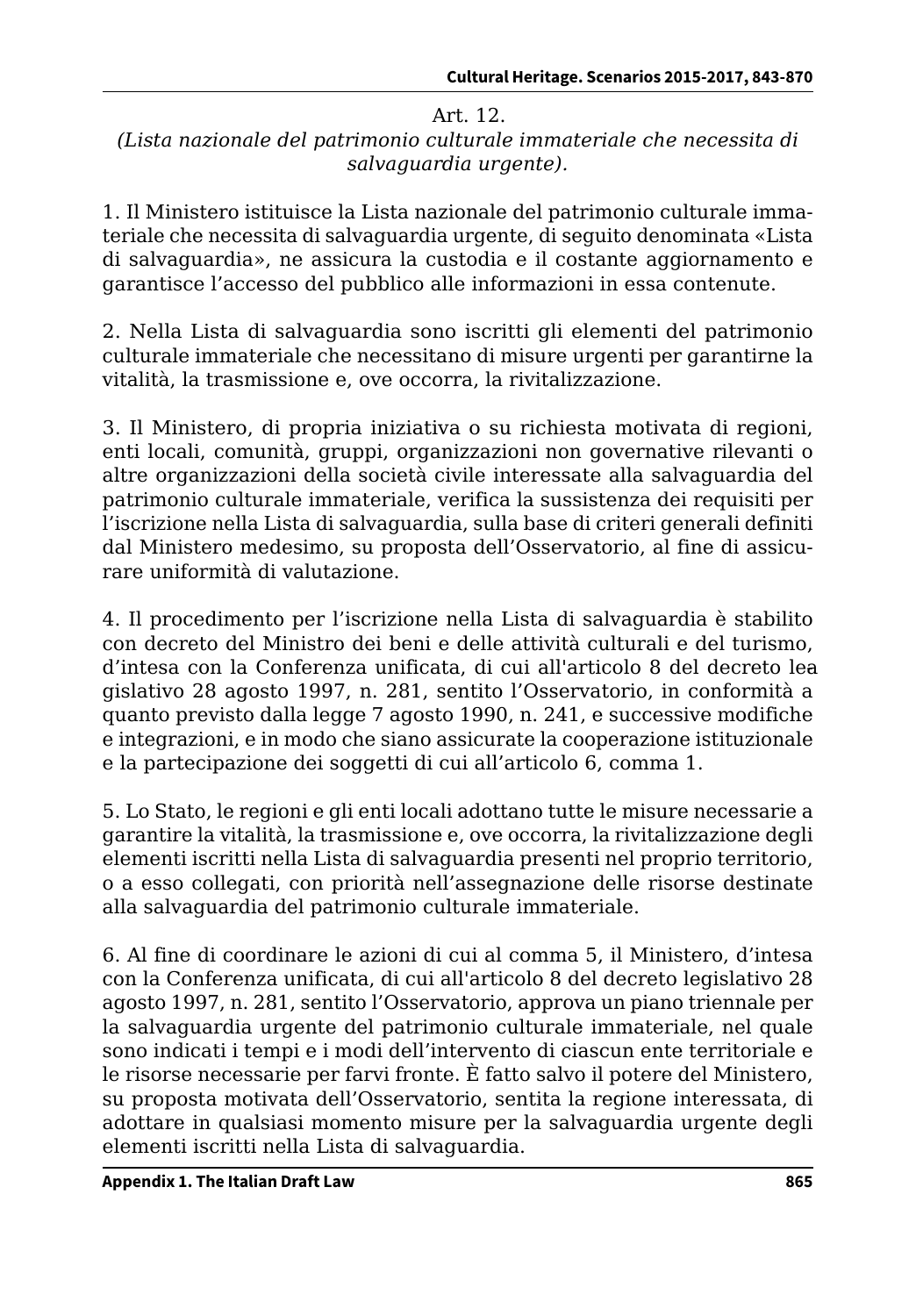7. La mancata iscrizione di un elemento nella Lista di salvaguardia non pregiudica la sua candidatura all'iscrizione nella Lista del patrimonio culturale immateriale che necessita di salvaguardia urgente, istituita presso l'UNESCO ai sensi dell'articolo 17 della Convenzione. L'iscrizione di un elemento in tale Lista comporta la sua automatica iscrizione nella Lista di salvaguardia.

8. Per il conseguimento delle finalità e nel rispetto dei princìpi stabiliti dalla presente legge, le regioni possono istituire liste regionali del patrimonio culturale immateriale che necessita di salvaguardia urgente.

## Art. 13. *(Registro delle buone pratiche di salvaguardia*).

 1. Il Ministero istituisce il Registro nazionale delle buone pratiche di salvaguardia del patrimonio culturale immateriale, di seguito denominato «Registro», ne assicura la custodia e il costante aggiornamento e garantisce l'accesso del pubblico alle informazioni in esso contenute.

2. Nel Registro sono inseriti, su proposta dell'Osservatorio, ai sensi dell'articolo 8, comma 3, lettera *d)*, le pratiche, le metodologie, i progetti e i processi di salvaguardia del patrimonio culturale immateriale sviluppati a livello locale, nazionale e internazionale, considerati più rispondenti alle finalità e ai princìpi della presente legge.

3. Il Registro costituisce una piattaforma per lo scambio di conoscenze e di esperienze sulla salvaguardia del patrimonio culturale immateriale e una fonte di ispirazione per l'adozione di misure adeguate da parte dello Stato, delle regioni, degli enti locali e degli altri soggetti pubblici e privati interessati, in un quadro di cooperazione internazionale e di cooperazione allo sviluppo.

## Art. 14.

## *(Ricerca sul patrimonio culturale immateriale*).

1. Lo Stato, le regioni e gli enti locali, anche in collaborazione con università e istituti di ricerca competenti e in coordinamento con l'Osservatorio, promuovono, realizzano e sostengono ricerche, studi e altre attività conoscitive sul patrimonio culturale immateriale, sui processi, sulle pratiche e sulle metodologie per la sua salvaguardia, sulla protezione e sulla promozione delle diversità culturali nonché sullo sviluppo del dialogo interculturale.

2. Al fine di garantire la raccolta e la diffusione sistematica dei risultati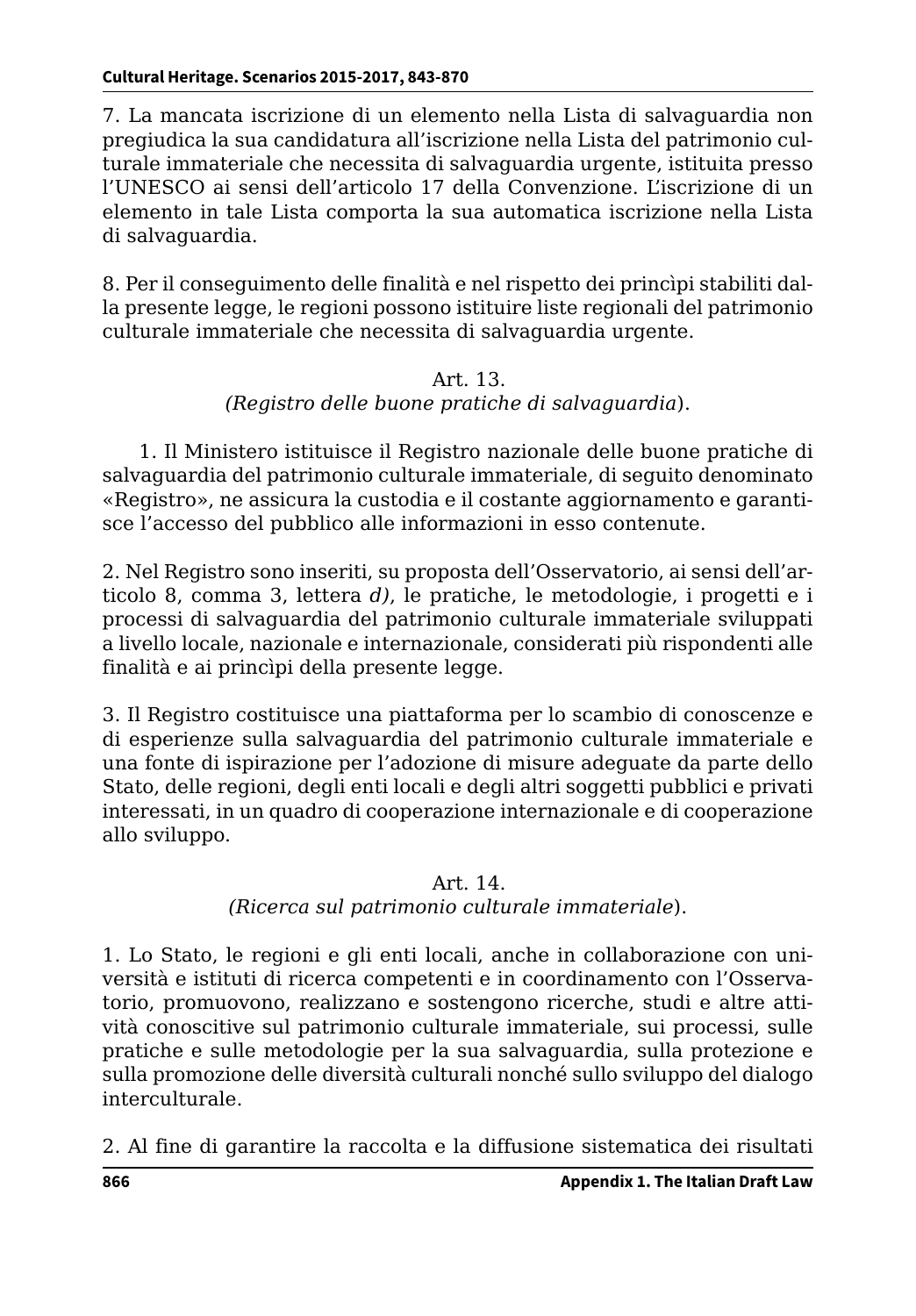delle attività di cui al comma 1, il Ministero, le regioni e gli enti locali possono stipulare accordi per istituire e sviluppare, con il concorso di università, istituti di ricerca e altri soggetti pubblici e privati interessati, centri permanenti di studio e documentazione del patrimonio culturale immateriale.

#### Art. 15.

#### *(Educazione e sensibilizzazione sul patrimonio culturale immateriale*).

1. Lo Stato, le regioni e gli enti locali, in coordinamento con l'Osservatorio e con la partecipazione di tutti i soggetti pubblici e privati interessati, promuovono l'educazione e la sensibilizzazione sul patrimonio culturale immateriale, in particolare mediante:

- a. programmi specifici di educazione e di formazione nell'ambito delle comunità e dei gruppi, volti alla trasmissione e allo scambio di conoscenze, competenze ed esperienze nei diversi ambiti del patrimonio culturale immateriale e al potenziamento delle capacità per la sua salvaguardia:
- b. realizzazione di spazi, fisici e virtuali, destinati all'espressione e alla rappresentazione del patrimonio culturale immateriale;
- c. creazione e sviluppo di centri e di istituti di formazione sulla salvaguardia del patrimonio culturale immateriale;
- d. programmi di educazione, informazione e sensibilizzazione rivolti al pubblico in generale e, in particolare, ai giovani sul significato e sul valore del patrimonio culturale immateriale, della diversità culturale e del dialogo interculturale;
- e. rimozione degli ostacoli che limitano l'accesso al patrimonio culturale immateriale e la sua fruizione da parte del pubblico, nel rispetto dei diritti di proprietà intellettuale, nonché degli usi e delle consuetudini di comunità e di gruppi in relazione a specifici aspetti del medesimo patrimonio;
- f. costante informazione del pubblico sui pericoli che minacciano il patrimonio culturale immateriale e sulle attività svolte per la sua salvaguardia.

2. Il Ministero può concludere accordi con il Ministero dell'istruzione, dell'università e della ricerca per la realizzazione degli obiettivi di cui al comma 1. Nell'ambito di tali accordi, il Ministero, le regioni e gli enti locali possono stipulare apposite convenzioni con università, istituti di ricerca e di formazione e scuole di ogni ordine e grado, appartenenti al sistema nazionale di istruzione, per l'elaborazione e l'attuazione di percorsi didattici e di progetti formativi e di aggiornamento di docenti ed operatori sul patrimonio culturale immateriale e sulla sua salvaguardia.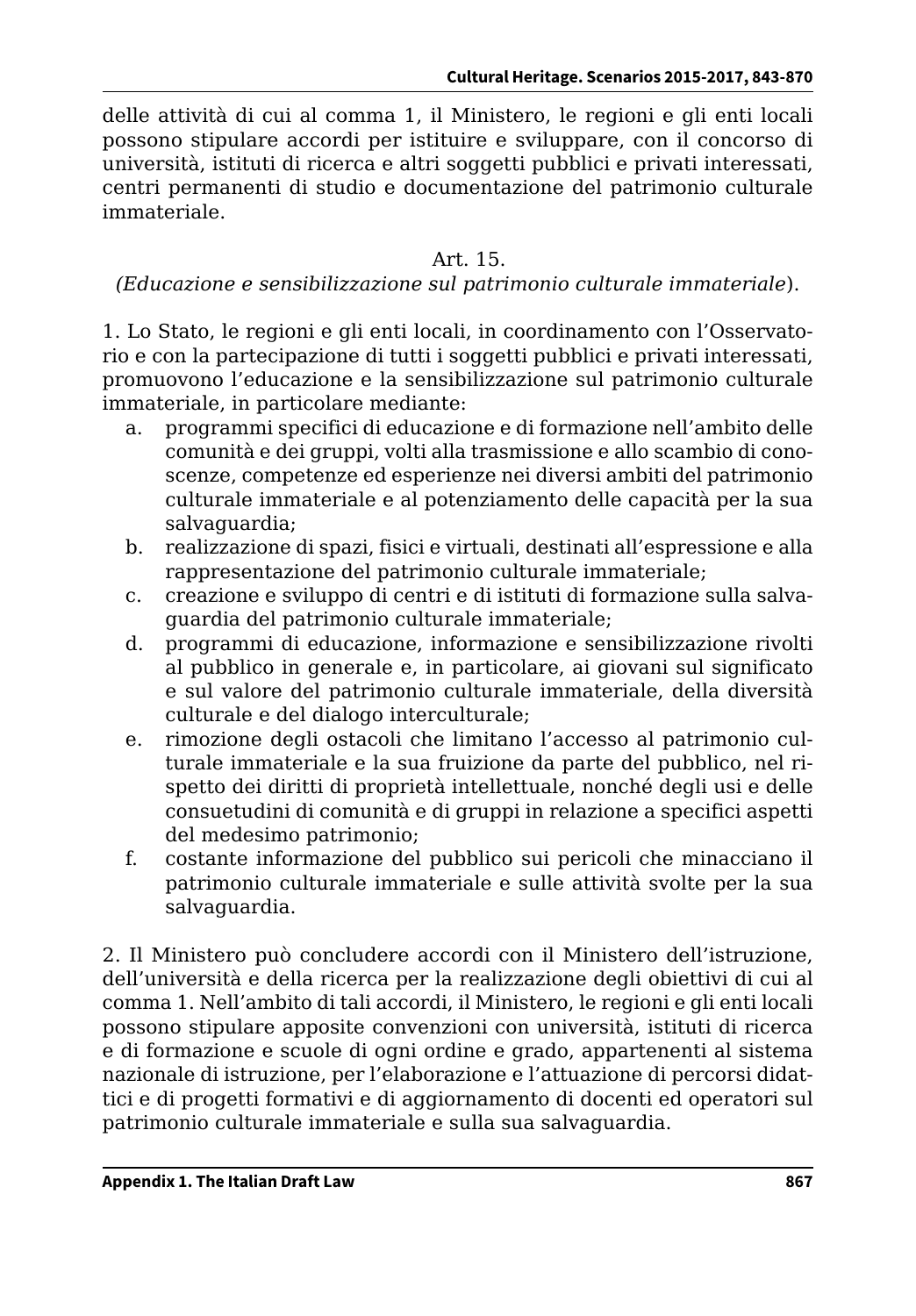#### Art. 16. *(Altre misure di salvaguardia).*

1. Lo Stato, le regioni e gli enti locali assicurano la salvaguardia del patrimonio culturale immateriale anche attraverso il sostegno a ecomusei, musei demoetnoantropologici, musei locali e di comunità, sistemi di museogratia territoriale e la loro gestione in forma integrata.

2. Per il conseguimento delle finalità e nel rispetto dei princìpi stabiliti dalla presente legge e in coerenza con i contenuti del Piano nazionale di salvaguardia, le regioni possono prevedere altre misure di salvaguardia del patrimonio culturale immateriale regionale.

3. Lo Stato, le regioni e gli enti locali, anche in collaborazione con università e istituti di ricerca competenti e con la partecipazione dei soggetti di cui all'articolo 6, comma 1, e degli altri soggetti pubblici e privati interessati, promuovono, sostengono e coordinano candidature di elementi del patrimonio culturale immateriale per la loro iscrizione nelle Liste istituite presso l'UNESCO ai sensi della Convenzione.

## Art. 17.

## *(Rapporto sulle misure di salvaguardia).*

1. Il Ministero, sulla base dei dati e delle informazioni forniti dall'Osservatorio, presenta il rapporto sulle misure adottate per l'applicazione della Convenzione, in conformità a quanto previsto dall'articolo 29 della stessa Convenzione, dandone ampia diffusione a livello nazionale.

## Art. 18.

## *(Finanziamento delle misure di salvaguardia*).

1. Le misure di salvaguardia del patrimonio culturale immateriale previste dalla presente legge sono finanziate attraverso:

- a. contributi dello Stato, nella misura determinata annualmente dalla legge di bilancio in conformità alle previsioni del Piano nazionale di salvaguardia;
- b. contributi delle regioni, nella misura determinata annualmente dalle rispettive leggi regionali di bilancio in conformità alle previsioni del Piano nazionale di salvaguardia;
- c. contributi degli enti locali, nella misura determinata annualmente dai rispettivi bilanci di previsione in conformità alle previsioni del Piano nazionale di salvaguardia;
- d. sponsorizzazioni e altre forme di contribuzione di soggetti pubblici e privati con riferimento a specifiche attività.